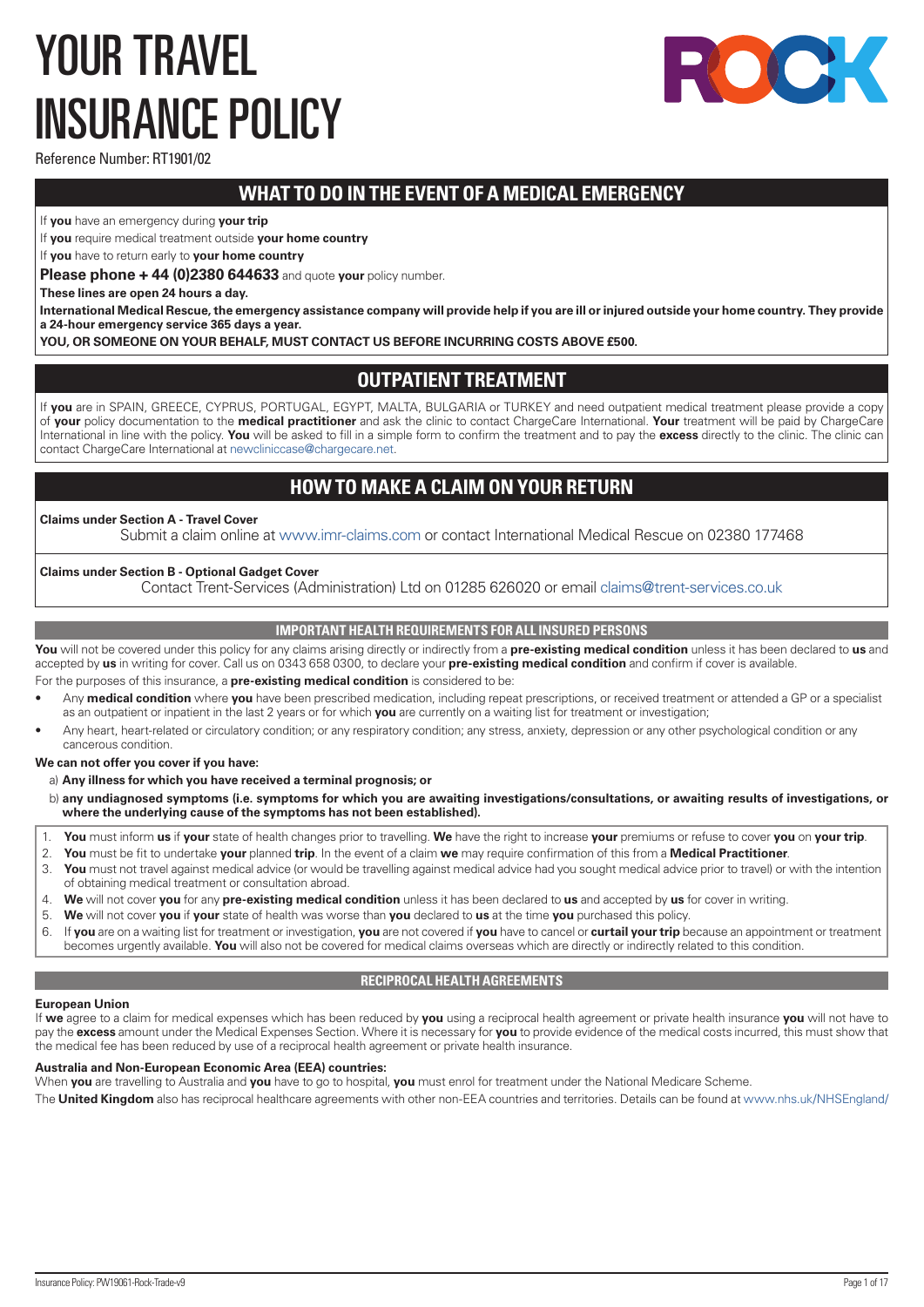| <b>CONTENTS</b>                                                                                                                                                                                                                |      |                                                                                                                                                                                                                                      |      |  |
|--------------------------------------------------------------------------------------------------------------------------------------------------------------------------------------------------------------------------------|------|--------------------------------------------------------------------------------------------------------------------------------------------------------------------------------------------------------------------------------------|------|--|
| <b>Section</b>                                                                                                                                                                                                                 | Page | <b>Section</b>                                                                                                                                                                                                                       | Page |  |
| What to do in the Event of a Medical Emergency                                                                                                                                                                                 |      |                                                                                                                                                                                                                                      |      |  |
| Outpatient Treatment                                                                                                                                                                                                           |      | Loss of Passport                                                                                                                                                                                                                     |      |  |
| How to Make a Claim On Your return 1                                                                                                                                                                                           |      |                                                                                                                                                                                                                                      |      |  |
|                                                                                                                                                                                                                                |      |                                                                                                                                                                                                                                      |      |  |
| Reciprocal Health Agreements                                                                                                                                                                                                   |      | Personal Accident and the contract of the contract of the contract of the contract of the contract of the contract of the contract of the contract of the contract of the contract of the contract of the contract of the cont       |      |  |
|                                                                                                                                                                                                                                |      |                                                                                                                                                                                                                                      |      |  |
| Rock Insurance 3. All and the set of the set of the set of the set of the set of the set of the set of the set of the set of the set of the set of the set of the set of the set of the set of the set of the set of the set o |      | Legal Expenses entrance and the contract of the contract of the contract of the contract of the contract of the                                                                                                                      |      |  |
| The Insurers.                                                                                                                                                                                                                  |      |                                                                                                                                                                                                                                      | 10   |  |
|                                                                                                                                                                                                                                |      | Eurolaw Legal Advice                                                                                                                                                                                                                 | 10   |  |
| Eligibility Criteria.                                                                                                                                                                                                          |      |                                                                                                                                                                                                                                      | 11   |  |
|                                                                                                                                                                                                                                |      |                                                                                                                                                                                                                                      |      |  |
| Trip Duration Limits                                                                                                                                                                                                           |      | Optional Excess Waiver                                                                                                                                                                                                               | 11   |  |
| Geographical Locations                                                                                                                                                                                                         |      | Optional Maximum Trip Duration Increase                                                                                                                                                                                              |      |  |
| Pregnancy & Childbirth                                                                                                                                                                                                         |      |                                                                                                                                                                                                                                      |      |  |
| Cover                                                                                                                                                                                                                          |      | Optional Winter Sports Cover                                                                                                                                                                                                         |      |  |
| Your Premium                                                                                                                                                                                                                   |      |                                                                                                                                                                                                                                      | 12   |  |
| Your Duty of Disclosure                                                                                                                                                                                                        |      | Skis, Ski Equipment & Ski Pass                                                                                                                                                                                                       |      |  |
| Fraud.                                                                                                                                                                                                                         |      | Piste Closure                                                                                                                                                                                                                        |      |  |
| Complaints                                                                                                                                                                                                                     |      | Avalanche Or Landslide et al. and a series and a series of the series of the series of the series of the series                                                                                                                      | 12   |  |
|                                                                                                                                                                                                                                |      | Ski Hire                                                                                                                                                                                                                             |      |  |
| Privacy Notice                                                                                                                                                                                                                 |      |                                                                                                                                                                                                                                      | 12   |  |
|                                                                                                                                                                                                                                |      | Optional Cruise Upgrade. <b>Contract Contract Contract Contract Contract Contract Contract Contract Contract Contract Contract Contract Contract Contract Contract Contract Contract Contract Contract Contract Contract Contrac</b> | - 13 |  |
| Your Cover                                                                                                                                                                                                                     |      | Optional Cruise Pack                                                                                                                                                                                                                 |      |  |
| Section A - Travel Cover                                                                                                                                                                                                       |      |                                                                                                                                                                                                                                      |      |  |
| Cancellation and Curtailment                                                                                                                                                                                                   |      |                                                                                                                                                                                                                                      | 14   |  |
|                                                                                                                                                                                                                                |      |                                                                                                                                                                                                                                      |      |  |
| Personal Possessions and Baggage                                                                                                                                                                                               |      | How to Claim                                                                                                                                                                                                                         | 15   |  |

# **SUMMARY OF COVER**

|                                                 | <b>Standard Cover</b>                                               |                                          | <b>Premier Cover</b>                                                |                                          | <b>Premier Plus Cover</b>                                           |                                          |
|-------------------------------------------------|---------------------------------------------------------------------|------------------------------------------|---------------------------------------------------------------------|------------------------------------------|---------------------------------------------------------------------|------------------------------------------|
| Cover<br>Per person unless otherwise shown.     | <b>Limits up to</b>                                                 | <b>Excess</b><br>per person<br>per claim | Limits up to                                                        | <b>Excess</b><br>per person<br>per claim | Limits up to                                                        | <b>Excess</b><br>per person<br>per claim |
| <b>Cancellation and Curtailment</b>             | £1.000                                                              | £130                                     | £2.000                                                              | £110                                     | £5.000                                                              | £100                                     |
| Emergency Medical and Repatriation Expenses*    | £3,000,000                                                          | £130                                     | £5.000.000                                                          | £110                                     | £10.000.000                                                         | £100                                     |
| <b>Emergency Dental Treatment</b>               | £250                                                                | £130                                     | £250                                                                | £110                                     | £500                                                                | £100                                     |
| Hospital Benefit                                | £25 per complete 24 hours of<br>impatient treatment<br>(up to £500) | Nil                                      | £25 per complete 24 hours of<br>impatient treatment<br>(up to £500) | Nil                                      | £25 per complete 24 hours of<br>impatient treatment<br>(up to £500) | Nil                                      |
| Personal Possessions and Baggage                | £750                                                                |                                          | £1,000                                                              |                                          | £2,000                                                              |                                          |
| • Single Item Limit                             | £100                                                                | £130                                     | £150                                                                | £110                                     | £300                                                                | £100                                     |
| • Valuables Limit                               | £100                                                                |                                          | £150                                                                |                                          | £300                                                                |                                          |
| • Delayed Baggage                               | £50 for each full 12 hour delay<br>(Max £100)                       | Nil                                      | £75 for each full 12 hour delay<br>(Max£150)                        | Nil                                      | £75 for each full 12 hour delay<br>(Max £150)                       | Nil                                      |
| • Cash Limit                                    | £100                                                                | £130                                     | £100                                                                | £110                                     | £200                                                                | £100                                     |
| Loss of Passport                                | £150                                                                | £130                                     | £150                                                                | £110                                     | £250                                                                | £100                                     |
| Travel Delay - Benefit                          | £10 for each full 12 hour delay<br>(Max £100)                       | Nil                                      | £20 for each full 12 hour delay<br>(Max £200)                       | Nil                                      | £20 for each full 12 hour delay<br>(Max £200)                       | Nil                                      |
| • Abandonment                                   | £1,000                                                              | £130                                     | £2,000                                                              | £110                                     | £5,000                                                              | £100                                     |
| <b>Missed Departure</b>                         | £500                                                                | £130                                     | £750                                                                | £110                                     | £1,000                                                              | £100                                     |
| Personal Accident • Permanent Total Disablement | £10,000                                                             | Nil                                      | £10,000                                                             | Nil                                      | £25,000                                                             | Nil                                      |
| • Loss of Limb(s) / Eye(s)                      | £10,000                                                             | Nil                                      | £10,000                                                             | Nil                                      | £25,000                                                             | Nil                                      |
| $\bullet$ Death                                 | £10,000                                                             | Nil                                      | £10,000                                                             | Nil                                      | £25,000                                                             | Nil                                      |
| Personal Liability                              | £1,000,000 per policy                                               | £200                                     | £2,000,000 per policy                                               | £200                                     | £2,000,000 per policy                                               | £200                                     |
| <b>Legal Expenses</b>                           | £25,000 per policy                                                  | £130                                     | £25,000 per policy                                                  | £110                                     | £25,000 per policy                                                  | £100                                     |
| <b>Optional Winter Sports Cover</b>             |                                                                     |                                          |                                                                     |                                          |                                                                     |                                          |
| Loss or damage to ski equipment (owned)         | £500                                                                | £130                                     | £500                                                                | £110                                     | £1,000                                                              | £100                                     |
| • Single Item Limit                             | £250                                                                | <b>NA</b>                                | £250                                                                | <b>NA</b>                                | £500                                                                | <b>NA</b>                                |
| Loss or damage to ski equipment (hired)         | £250                                                                | £130                                     | £250                                                                | £110                                     | £300                                                                | £100                                     |
| Ski Hire                                        | £20 per complete 24 hours<br>(Max £200)                             | Nil                                      | £20 per complete 24 hours<br>(Max £200)                             | Nil                                      | £20 per complete 24 hours<br>(Max £200)                             | Nil                                      |
| Ski Pack                                        | £75 per complete 24 hours<br>(Max £300)                             | Nil                                      | £75 per complete 24 hours<br>(Max £300)                             | Nil                                      | £75 per complete 24 hours<br>(MaxE300)                              | Nil                                      |
| Piste Closure                                   | £20 per complete 24 hours<br>(Max £200)                             | Nil                                      | £20 per complete 24 hours<br>(Max £200)                             | Nil                                      | £20 per complete 24 hours<br>(Max £200)                             | Nil                                      |
| Delay due to avalanche or landslide             | £25 per complete 24 hours<br>(Max £250)                             | Nil                                      | £25 per complete 24 hours<br>(Max £250)                             | Nil                                      | £25 per complete 24 hours<br>(MaxE250)                              | Nil                                      |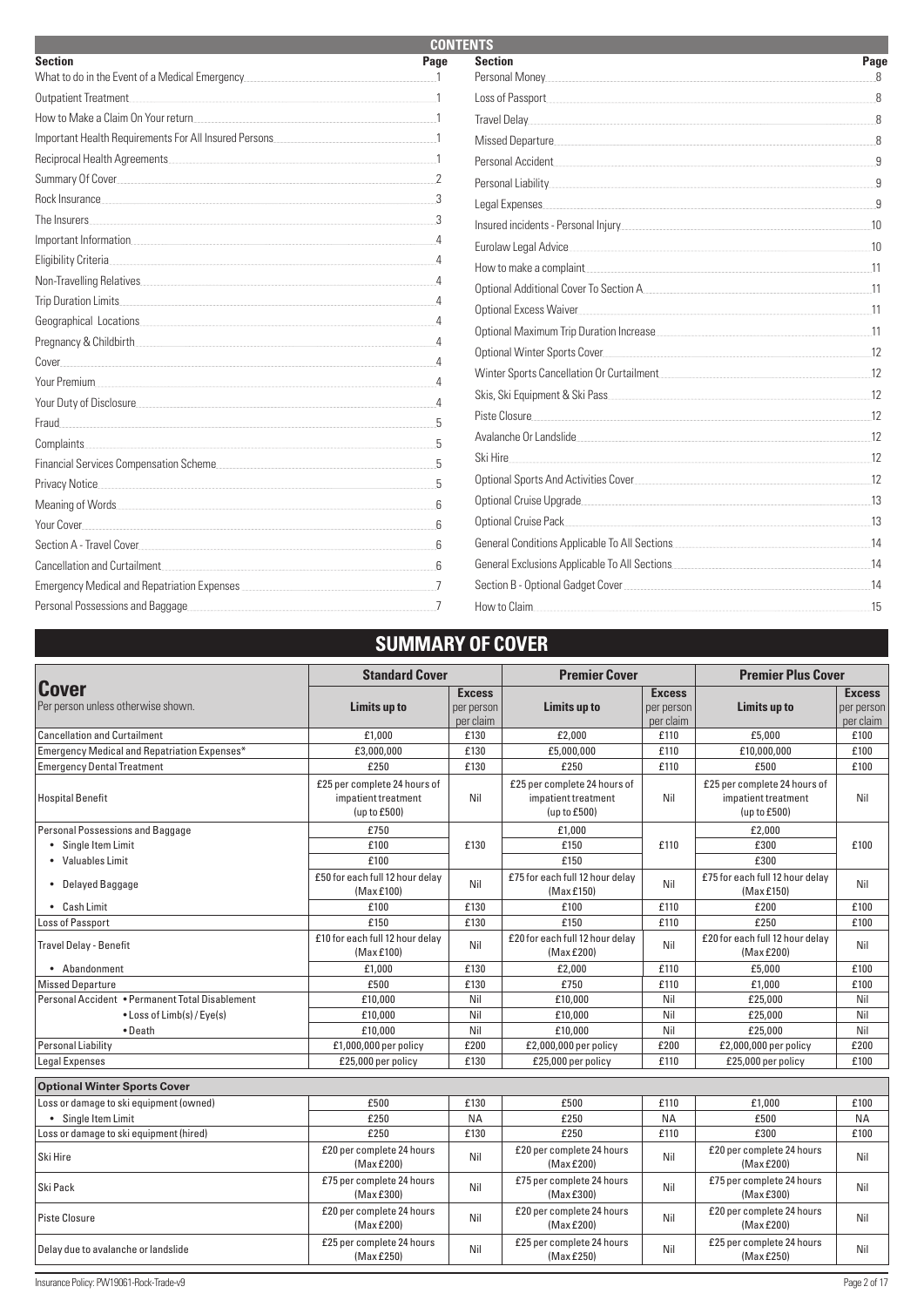<span id="page-2-0"></span>

|                                                    | <b>Standard Cover</b>                   |                                          | <b>Premier Cover</b>                    |                                          | <b>Premier Plus Cover</b>              |                                          |
|----------------------------------------------------|-----------------------------------------|------------------------------------------|-----------------------------------------|------------------------------------------|----------------------------------------|------------------------------------------|
| <b>Cover</b><br>Per person unless otherwise shown. | Limits up to                            | <b>Excess</b><br>per person<br>per claim | Limits up to                            | <b>Excess</b><br>per person<br>per claim | Limits up to                           | <b>Excess</b><br>per person<br>per claim |
| <b>Optional Cruise Pack</b>                        |                                         |                                          |                                         |                                          |                                        |                                          |
| Missed port departure                              | £2,000                                  | £130                                     | £2,000                                  | £110                                     | £2,000                                 | £100                                     |
| <b>Cabin confinement</b>                           | £25 per complete 24 hours<br>(Max £500) | Nil                                      | £25 per complete 24 hours<br>(Max £500) | Nil.                                     | £25 per complete 24 hours<br>(MaxE500) | <b>Nil</b>                               |
| Cruise itinerary change                            | £100 per port (Max £300).               | Nil.                                     | £100 per port (Max £300)                | Nil.                                     | £100 per port (Max £300).              | Nil.                                     |
| Unused excursions                                  | £500                                    | £130                                     | £500                                    | £110                                     | £500                                   | £100                                     |

**\* Emergency Medical and Repatriation Expenses** - For travel to the United States of America **we** will only pay for necessary emergency medical treatment, surgical, hospital, ambulance and nursing fees and charges. This means costs that are incurred for approved, eligible medical services or supplies up to 150% of the published medical rates for the same or similar treatment as payable by US Medicare.

| <b>SECTION B - OPTIONAL GADGET COVER SUMMARY</b> |                                        |                                                          |               |  |
|--------------------------------------------------|----------------------------------------|----------------------------------------------------------|---------------|--|
| <b>Level of Cover</b>                            | <b>Number of Gadgets Covered</b>       | <b>Total Replacement/Repair Value</b><br>for all Gadgets | <b>Excess</b> |  |
| <b>LEVEL ONE</b>                                 | 3 Gadgets                              | £1,000                                                   | £50           |  |
|                                                  | Single Article Limit                   | £1,000                                                   | £50           |  |
|                                                  | Unauthorised calls, texts and data use | £100                                                     | £50           |  |
|                                                  | Single Article Limit for Laptop        | £1,000                                                   | £50           |  |
| <b>LEVEL TWO</b>                                 | <b>5 Gadgets</b>                       | £2,000                                                   | £50           |  |
|                                                  | Single Article Limit                   | £1,000                                                   | £50           |  |
|                                                  | Unauthorised calls, texts and data use | £100                                                     | £50           |  |
|                                                  | Single Article Limit for Laptop        | £2,000                                                   | £50           |  |
| <b>LEVEL THREE</b>                               | <b>7 Gadgets</b>                       | £3,000                                                   | £50           |  |
|                                                  | Single Article Limit                   | £1,000                                                   | £50           |  |
|                                                  | Unauthorised calls, texts and data use | £100                                                     | £50           |  |
|                                                  | Single Article Limit for Laptop        | £2,000                                                   | £50           |  |

#### **ROCK INSURANCE**

This policy has been arranged by Rock Insurance which is a trading style of Rock Insurance Services Limited (ROCK). Rock Insurance Services Limited is authorised and regulated by the Financial Conduct Authority (FCA). ROCK's FCA registration number is 300317.

You can check the regulatory status of ROCK by visiting <http://www.fca.org.uk/register> or by telephoning 0800 111 6768. ROCK is the administrator of this policy and has brought together a number of different insurers to provide the following benefits.

# **THE INSURERS**

The insurer details provided below can be checked on the Financial Services Register by visiting: [www.fca.org.uk](http://www.fca.org.uk) or contacting the Financial Conduct Authority on 0800 111 6768.

# **INSURER DETAILS FOR SECTION A - TRAVEL POLICY**

This insurance is underwritten by Ageas Insurance Limited in respect of all sections of cover, other than the Legal Expenses section which is underwritten by DAS Legal Expenses Insurance Company Limited.

Ageas Insurance Limited is authorised by the Prudential Regulation Authority and regulated by the Financial Conduct Authority and the Prudential Regulation Authority, Financial Services Register no 202039.

Registered Address: Ageas House, Hampshire Corporate Park, Templars Way, Eastleigh, Hampshire, SO53 3YA Registered in England and Wales. Company Number 354568. [www.ageas.co.uk](http://www.ageas.co.uk)

DAS Legal Expenses Insurance Company Limited is authorised by the Prudential Regulation Authority and regulated by the Financial Conduct Authority (FRN202106) and the Prudential Regulation Authority.

Head and Registered Office: DAS House, Quay Side, Temple Back, Bristol, BS1 6NH.

Registered in England and Wales. Company Number 103274. [www.das.co.uk](http://www.das.co.uk).

DAS Law Limited is authorised and regulated by the Solicitors Regulation Authority (registered number 423113). Head and Registered Office: North Quay, Temple Back, Bristol, BS1 6FL. Registered in England and Wales. Company Number 5417859. [www.daslaw.co.uk](http://www.daslaw.co.uk).

#### **INSURER DETAILS FOR SECTION B - GADGET COVER**

Benefits under this section of the policy are arranged by Rock Insurance Services Limited with UK General Insurance Ltd on behalf of Great Lakes Insurance SE. Great Lakes Insurance SE is a German insurance company with its headquarters at Königinstrasse 107, 80802 Munich. UK Branch office: Plantation Place, 30 Fenchurch Street, London, EC3M 3AJ.

UK General Insurance Limited is authorised and regulated by the Financial Conduct Authority.

Great Lakes Insurance SE, UK Branch, is authorised by Bundesanstalt für Finanzdienstleistungsaufsicht and subject to limited regulation by the Financial Conduct Authority and Prudential Regulation Authority. Details about the extent of their regulation by the Financial Conduct Authority and Prudential Regulation Authority are available on request.The administrator is Rock Insurance Services Limited. They will help **you** with any questions **you** may have and help **you** with any changes **you** need to make to **your** insurance. Please also contact them if any details in **your certificate of insurance** are incorrect and they will arrange for a corrected insurance certificate to be issued to **you**. **You** can contact them at: Griffin House, 135 High Street, Crawley, West Sussex, RH10 1DQ, 0800 091 2832, [admin@gadgetbuddy.com](mailto:admin@gadgetbuddy.com).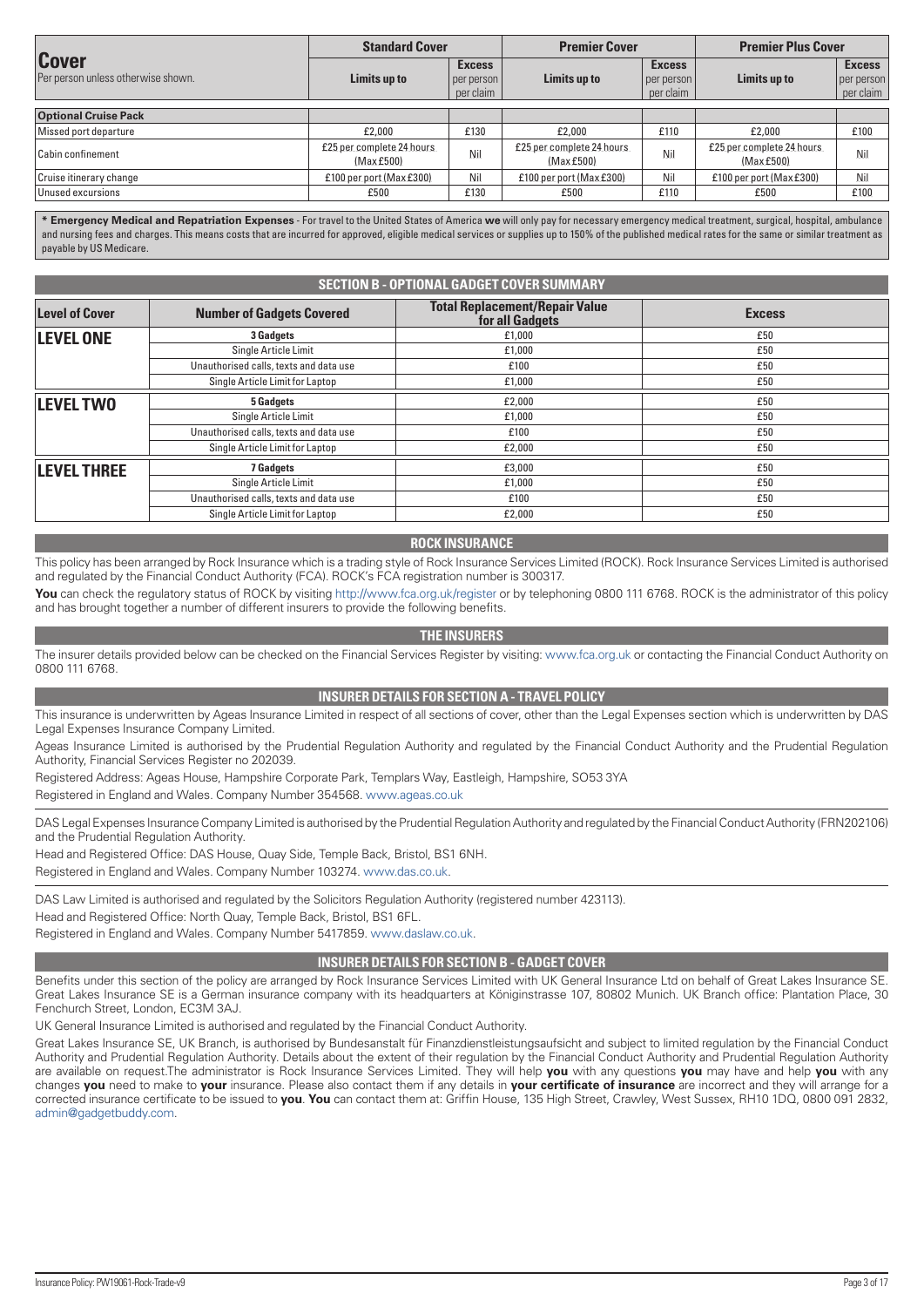# **ELIGIBILITY CRITERIA**

- <span id="page-3-0"></span>• This policy is only available to residents of the **United Kingdom**.
- Insurance cannot be purchased once **your trip** has commenced and must be purchased whilst in the **United Kingdom**.
- A family policy is for the main **insured person**, his/her spouse, Civil Partner or Common Law Partner, and up to four of their dependent children under 18 years of age (in full-time education and residing with them) or the main **insured person**, his/her spouse, Civil Partner or Common Law Partner and their grandchildren under 18 years of age (in full time education). For annual multi-trip policies, each insured adult can travel independently. All members of the family must live at the same address.
- A couple policy is for 2 adults in a relationship, living at the same address.
- Cover is only provided for **trips** in the **United Kingdom** if **you** have a minimum of two nights' pre-booked and pre-paid accommodation.
- **Your trip** must start and end in the **United Kingdom** and **you** must have a return ticket.
- If **you** are a **United Kingdom** resident living in Northern Ireland and **your** travel itinerary requires **you** to use Republic of Ireland departure/ arrival points, **your** cover will be as if you were still travelling from Northern Ireland.

**You** should note that the policy will **NOT** cover **you** if:

- **You** reside outside of the **United Kingdom**;
- **You** are over the age of 85 years old when **you** purchase a Single Trip policy;
- **You** are over the age of 79 when **you** purchase an Annual Multi-trip Policy;
- **You** require cover for a Cruise and have not paid the appropriate extra premium;
- **You** require Winter Sports cover but are over the age of 64, or **you** have not paid the appropriate extra premium;
- **You** are not registered with a General Practitioner in **your home country**.

# **ADDITIONAL ELIGIBILITY CRITERIA APPLICABLE TO SECTION B - OPTIONAL GADGET COVER.**

- **You** reside in the **United Kingdom**;
- **Your** electronic equipment is less than 6 years old (except for laptops) which must be less than 15 months old) at the commencement date of the policy.

# **NON-TRAVELLING RELATIVES**

This policy will NOT cover any claims under Cancellation or **Curtailment** arising directly or indirectly from any **medical condition** known to **you** prior to the start of **your period of insurance**, and before booking **your trip** affecting any **close relative**, travelling companion, or person **you** are going to stay with on **your trip** if:

- a **terminal prognosis** had been received; or
- if they were on a waiting-list for, or had knowledge of the need for, surgery, inpatient treatment or investigation at any hospital; or if during the 90 days immediately prior to the start of the **period of insurance** they had:
	- required surgery, inpatient treatment or hospital consultations; or
	- required any form of treatment or prescribed medication.

# **TRIP DURATION LIMITS**

Single Trip Policies: 365 days if **you** are aged up to 65 years old. If **you** are 66 or over single **trips** are limited to 31 days.

# Annual Multi-trip Policies: Any number of **trips** in the policy year but limited to 31 days per **trip** unless the relevant **trip** extension has been purchased and is detailed on **your certificate of insurance**.

The insurance is only valid if **you** have insured the whole duration of each individual **trip**, as shown on **your** policy schedule. The start and finish dates of the **trip** must fall within the 12 month period shown on **your** Policy Schedule. For holidays booked during the 12 month period and that start after the end of the 12 month period, **we** will provide cancellation cover until the policy ends. If **you** have to stay on **your trip** longer because of events which **you** have no control over **we** will extend the **period of insurance** by up to 30 days, at no extra cost. If the transport **you** are on is hijacked, **we** will automatically provide worldwide cover. The **period of insurance** will continue for up to 12 months without extra charge.

Single Trip Policies can only be booked up to 365 days in advance of **your trip**. Annual Multi-Trip Policies cannot be booked more than 90 days before the start date shown on **your certificate of insurance**. Please note that cancellation cover will not commence until that date.

# **GEOGRAPHICAL LOCATIONS**

#### **Home Country** The **United Kingdom**.

# **Europe**

Albania, Algeria, Andorra, Armenia, Austria, Azerbaijan, Azores, Balearics, Belarus, Belgium, Bosnia-Herzegovina, Bulgaria, Canary Islands, Corfu, Corsica, Crete, Croatia, Cyprus, Czech Republic, Denmark, Egypt, Eire (Republic of Ireland), Estonia, Faroe Islands, Finland, France, Georgia, Germany, Gibraltar, Greece, Guernsey, Holland (Netherlands), Hungary, Iceland, Isle of Man, Italy, Jersey, Kos (Greek Island), Kosovo, Latvia, Liechtenstein, Lithuania, Luxembourg, Macedonia, Madeira, Malta, Mediterranean Islands, Moldova, Monaco, Montenegro, Morocco, Northern Ireland, Norway, Poland, Portugal, Rhodes, Romania, Russia (West of the Ural Mountains), San Marino, Sardinia, Serbia, Slovakia, Slovenia, Spain, Sweden, Switzerland, Tunisia, Turkey, Ukraine, United Kingdom, Vatican City.

# **Worldwide, excluding USA, Canada, Caribbean and Mexico**

Anywhere in the world except the United States of America, Canada, the Caribbean and Mexico.

#### **Worldwide, including USA, Canada, Caribbean and Mexico** Anywhere in the world.

# **Please note:**

No cover is provided for **trips** where **you** have travelled to a specific country or to an area where, prior to **your trip** commencing, the Foreign and Commonwealth Office have advised against all (but essential) travel.

# **PREGNANCY & CHILDBIRTH**

Cover under this policy is provided for unforeseen events. In particular, cover is provided under Section 1 for unforeseen **bodily injury** or illness. Pregnancy and childbirth are not considered to be either an illness or injury. Cover is ONLY provided under Sections 1 3, 4 and 5 of this policy for claims arising from **complications of pregnancy and childbirth**. Please make sure **you** read the definition of **complications of pregnancy and childbirth** given under the Meaning of Words.

# **COVER**

This wording provides full details of all **your** cover.

The policy covers all persons named on the **certificate of insurance** for whom the premium has been paid.

This policy wording contains all possible levels of cover on offer. Sections of cover that apply to **your** policy will depend on **your** choice of cover, upgrade options and the premium **you** have paid and will be shown on **your certificate of insurance**.

If **you** are in any doubt about any aspect of this policy wording please contact **us** using the telephone number on **your certificate of insurance** .

# **YOUR PREMIUM**

ROCK collects and holds insurance premiums as an agent of the insurer. **We** do not charge a fee for arranging **your** policy. However, administrative fees may be applicable if **you** wish to receive **your** documents by post or **you** require an amendment to **your** policy at a later date.

# **YOUR DUTY OF DISCLOSURE**

When taking out this policy it is vital that **you** answer any questions honestly and accurately. **You** must not make any misrepresentation because inaccurate answers may result in a claim being declined.

# **CANCELLATION OF YOUR POLICY**

**We** hope **you** are happy with the cover this policy provides. However, **you** have the right to cancel this policy, should it not meet **your** needs, within 14 days from either the date of purchase or receipt of **your certificate of insurance**, whichever is later, and provided that **you** have not already travelled.

**You** can cancel **your** policy by contacting ROCK on 01293 855944 or by email at [admin@rockinsurance.com](mailto:admin@rockinsurance.com).

If **you** do decide to cancel the policy during the 14 day cooling off period then **your** premium will be refunded in full, provided no claims have been made or no incidents have occurred that may give rise to a claim. Should **you** decide to cancel after the 14 day cooling off period no refund will be given.

**We** may cancel this policy at any time if **you** have not paid **your** premium or if there is evidence that **you** misled us or attempted to do so. By this **we** mean, if **you** are dishonest or use fraudulent means to benefit under this policy or if **you** give any false declaration or make a deliberate misstatement when applying for this cover or when making or supporting **your** claim.

**We** will contact **you** by email and tell **you** at your last known email address if **we** cancel **your** policy, or by letter if **we** do not hold an email address for **you**.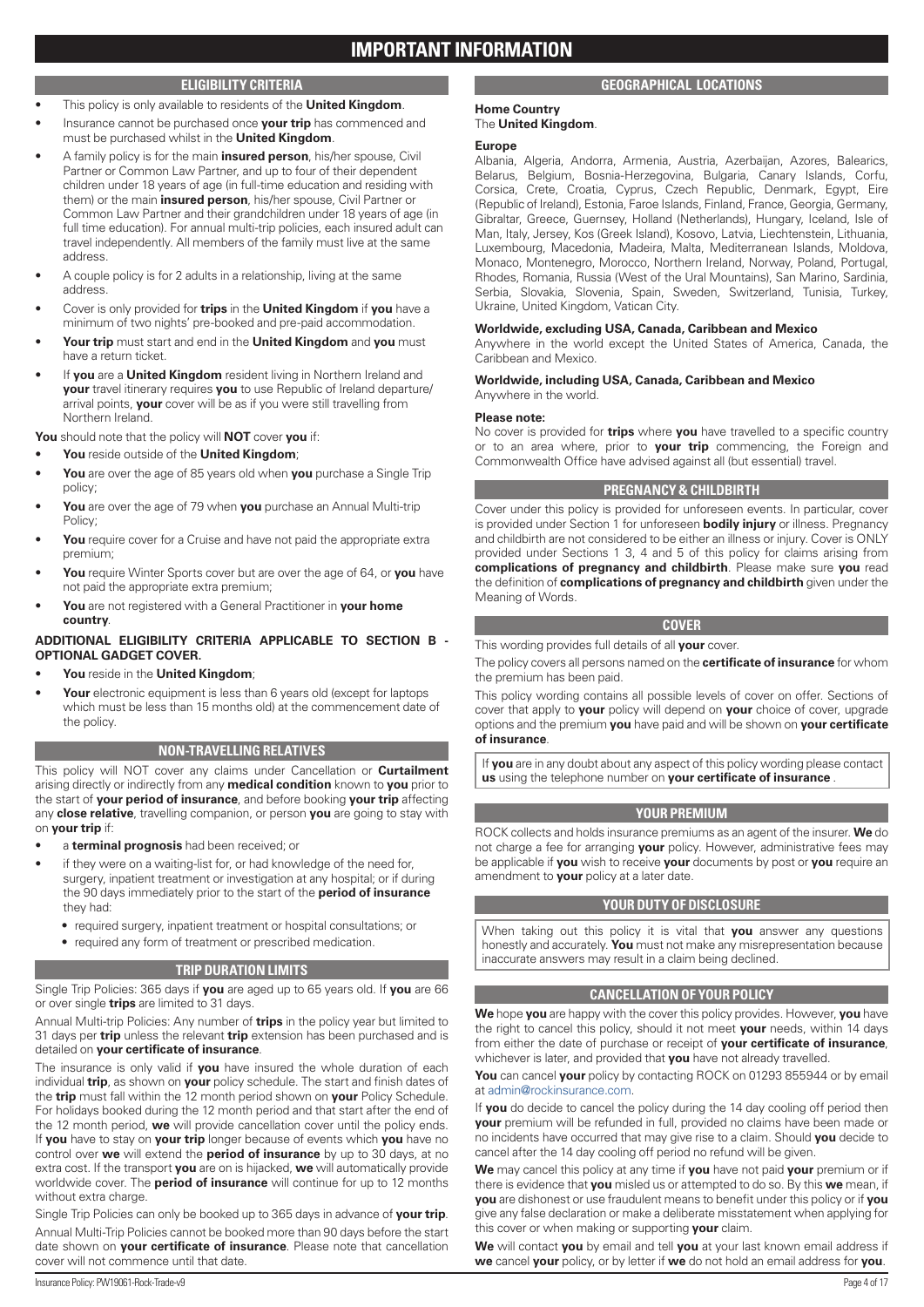#### **FRAUD**

<span id="page-4-0"></span>Throughout **your** dealings with us **we** expect **you** to act honestly.

#### If **you** or anyone acting for **you**:

- knowingly provides information to us as part of **your** application for **your** policy that is not true and complete to the best of **your** knowledge and belief,
- makes a fraudulent or exaggerated claim under **your** policy,
- makes a false statement in support of a claim,
- submits a false or forged document in support of a claim,
- makes a claim for any loss or damage caused by **your** wilful act or caused with **your** agreement, knowledge or collusion.

#### Then **we** will:

- prosecute fraudulent claimants,
- make the policy void from the date of the fraudulent act,
- not pay any fraudulent claims,
- be entitled to recover from **you** the amount of any fraudulent claim already paid under **your** policy since the start date,
- not return any premium paid by **you** for the policy,
- inform the police of the circumstances,
- pass your details onto fraud prevention agencies,
- place **your** details on to a register of claims through which insurers share claims related information.

# **COMPLAINTS**

**We** always aim to provide a first class service. However, if **you** have any cause for complaint, please address these in the first instance to:

> The Compliance Manager, ROCK Insurance Group, Griffin House, 135 High Street, Crawley, West Sussex RH10 1DQ

#### Email: admin@rockinsurance.com

For complaints about how a claim or assistance case has been handled **you** should contact:

International Medical Rescue, 15 East Links, Tollgate, Eastleigh, **Hampshire** SO53 3TG

#### Email: complaints@im-rescue.com

For complaints about how a Legal Expenses claim has been handled **you** should contact:

Customer Relations Department, DAS Legal Expenses Insurance Company Limited, DAS House, Quay Side, Temple Back, Bristol BS1 6NH Email: customerrelations@das.co.uk Phone: 0344 893 9013

Further details of **our** internal complaint-handling procedures are available on request.

If **you** are unhappy with the service provided by an appointed representative the relevant complaint-handling procedure is available on request.

If the appropriate party cannot resolve **your** complaint, **you** may refer **your** complaint to the Financial Ombudsman Service. **You** can ask the Financial Ombudsman Service to review **your** complaint if for any reason **you** are dissatisfied with the final response, or if the appropriate party have not issued their final response within eight weeks from **you** first raising the complaint.

Please note that if **you** do not refer **your** complaint within 6 months, the Financial Ombudsman Service will not have **our** permission to consider **your** complaint and therefore will only be able to do so in very limited circumstances. For example, if it believes that the delay was a result of exceptional circumstances. **You** can contact the Financial Ombudsman Service at:

Financial Ombudsman Service Exchange Tower, Harbour Exchange Square, London E14 9SR Phone: 0800 023 4567

Email: complaint.info@financial-ombudsman.org.uk

ROCK Insurance Group adheres to the Alternative Dispute Resolution Regulations 2015 EU Directive. **You** can access the Online Dispute Resolution Portal here: <https://webgate.ec.europa.eu/odr/main/?event=main.about.show>

**We** are covered by the Financial Services Compensation Scheme (FSCS). If **we** cannot meet our obligations **you** may be entitled to compensation under the scheme. **You** can get more information from the Financial Services Compensation Scheme at [www.fscs.org.uk](http://www.fscs.org.uk) or by calling **0800 678 1100** or **0207 741 4100**.

#### **PRIVACY NOTICE**

For **our** full Privacy Policy please visit **our** website [www.ageas.co.uk/privacy](http://www.ageas.co.uk/privacy-policy) [-policy](http://www.ageas.co.uk/privacy-policy), or contact **our** Data Protection Officer at: Ageas House, Hampshire Corporate Park, Templars Way, Eastleigh, Hampshire SO53 3YA or email [thedpo@ageas.co.uk](mailto:thedpo@ageas.co.uk).

**We** are Ageas Insurance Limited and are part of the Ageas group of companies. The details provided here are a summary of how **we** collect, use, share, transfer and store **your** information.

**Your** insurance adviser will have their own uses for **your** personal data. Please ask **your** insurance adviser if **you** would like more information about how they use **your** personal information.

#### **Collecting your information**

**We** collect a variety of personal information about **you** such as **your** name, address, contact details, date of birth, credit history, criminal offences, claims information, financial details such as bank account and card details and IP address (which is a unique number identifying **your** computer). Where relevant, **we** also collect special categories of personal information (which was previously known as sensitive personal information) such as details regarding **your** health.

**We** also collect information from a number of different sources for example: publicly available sources such as social media and networking sites; third party databases available to the insurance industry; firms, loss adjusters and/or suppliers appointed in the process of handling a claim.

#### **Using your information**

**We** collect **your** personal information and/or special categories of personal information because **we** need it to provide **you** with the appropriate insurance quotation, policy and price as well as manage **your** policy such as handling a claim or issuing documentation to **you**. **Our** assessment of **your** insurance application may involve an automated decision to determine whether **we** are able to provide **you** with a quotation and/or the price. If **you** object to this being done, then **we** will not be able to provide **you** with insurance.

**We** will also use **your** information where **we** feel there is a justifiable reason for doing so for example: to prevent and detect fraud and financial crime (which may include processes which profile **you**); collecting information regarding **your** past policies; carrying out research and analysis (including profiling); and recording and monitoring calls.

Please note if **you** have given us information about someone else, **you** would have confirmed that **you** have their permission to do so.

#### **Sharing your information**

**We** share **your** information with a number of different organisations which include, but are not limited to: other insurers; regulatory bodies; carefully selected third parties providing a service to us or on **our** behalf or where **we** provide services in partnership with them; fraud prevention and credit reference agencies and other companies, for example, when **we** are trialling their products and services which **we** think may improve **our** service to **you** or **our** business processes. Unless required to by law, **we** would never share **your** personal data without the appropriate care and necessary safeguards being in place.

#### **Keeping your information**

**We** will only keep **your** information for as long as is necessary to provide **our** products and services to **you** and/or to fulfil **our** legal, regulatory, tax and accounting obligations. **We** also keep **your** information for several years after the expiry of **your** policy in order to respond to any queries or concerns that may be raised at a later date with respect to the policy or handling of a claim. Please refer to **our** full Privacy Policy for more information.

#### **Use and storage of your information overseas**

Your information may be transferred to, stored and processed outside of the United Kingdom (UK). **We** or **our** service providers may use cloud based computer systems (ie network of remote servers hosted on the internet which process and store **your** information) to which foreign law enforcement agencies may have the po**we**r to access. However, **we** will not transfer **your** information outside the UK unless it is to a country which is considered to have sound data protection laws or **we** have taken all reasonable steps to ensure the third party has suitable standards in place to protect **your** information.

#### **Your rights**

**You** have a number of rights in relation to the information **we** hold about **you**, including: asking for access to and a copy of **your** personal information, objecting to the use of **your** personal information or to an automated decision including profiling, asking us to correct, delete or restrict the use of **your** personal information, withdrawing any previously provided permission for the use of **your** personal information and complaining to the Information Commissioner's Office at any time if **you** object to the way **we** use **your** personal information. Please refer to **our** full [Privacy Policy](https://www.ageas.co.uk/privacy-policies/customers-privacy-policy/) for more information.

Please note that there are times when **we** will not be able to delete **your** personal information. This may be as a result of fulfilling **our** legal and regulatory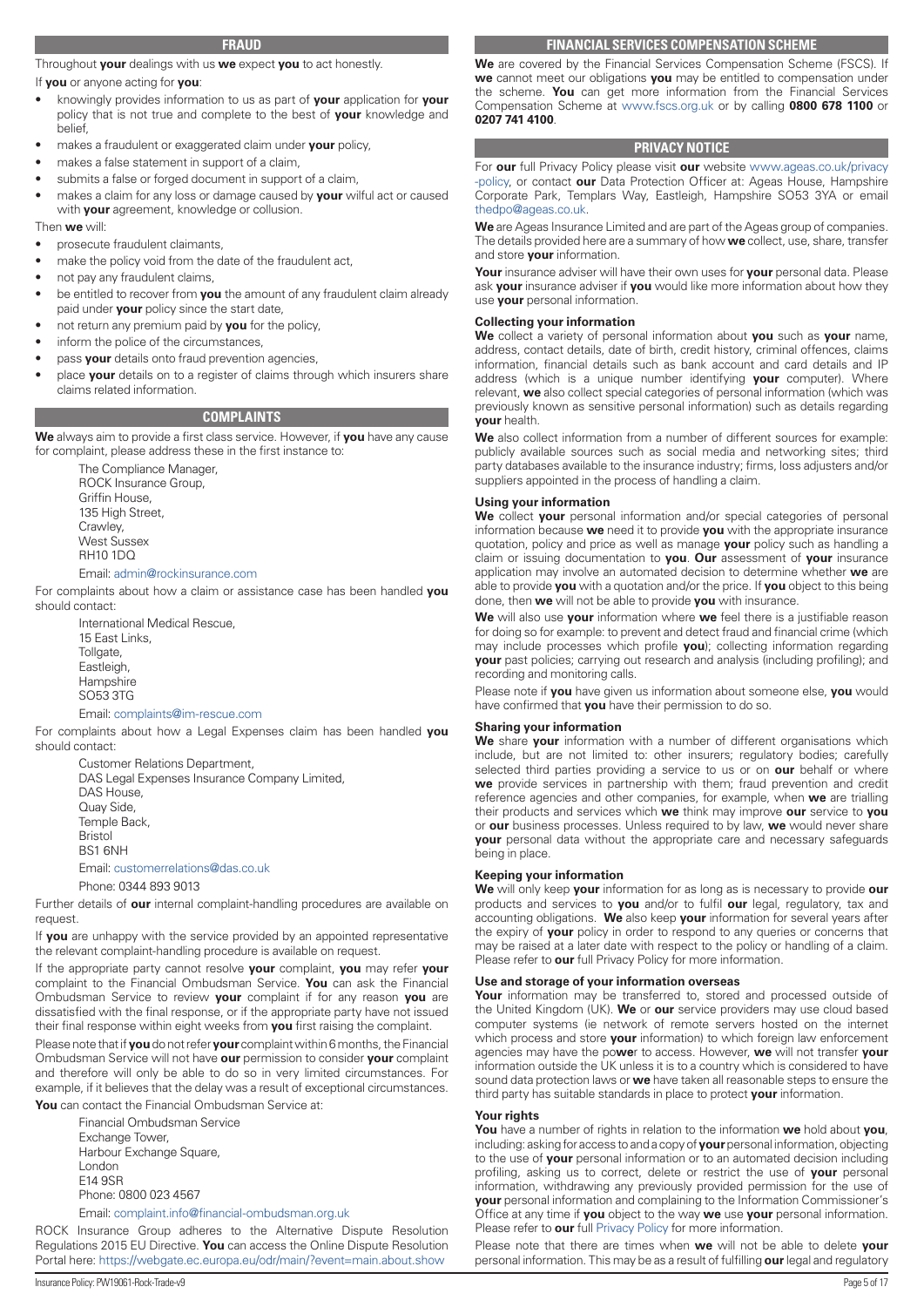<span id="page-5-0"></span>obligations or where there is a minimum, statutory, period of time for which **we** have to keep **your** information. If **we** are unable to fulfil a request, **we** will always let **you** know **our** reasons.

#### **MEANING OF WORDS**

The following words and expressions used in this policy shall mean the following wherever they appear in bold within this document:

Act of terrorism: an act including, but not limited to, the use of force or violence and/or the threat thereof, of any person or group(s) of persons, whether acting alone or on behalf of or in connection with any organisation(s) or government(s), committed for political, religious, ideological or ethnic purposes or reasons including the intention to influence any government and/or to put the public, or any section of the public, in fear.

**Bodily injury:** Accidental **bodily injury** caused solely and directly by external, violent and visible means.

**Certificate of insurance:** The document showing details of the cover purchased and naming all **insured persons**.

**Close relative:** Mother, father, sister, brother, wife, husband, partner, son, daughter (including fostered/adopted son or daughter), grandparent, grandchild, parent-in-law, son-in-law, daughter-in-law, sister-in-law, brother-in-law, stepparent, step-child, step-brother, step-sister, or legal guardian.

**Complications of Pregnancy and Childbirth:** Toxaemia, gestational hypertension, pre-eclampsia, ectopic pregnancy, hydatidiform mole (molar pregnancy), retained placenta membrane, placental abruption, hyperemesis gravidarum, placenta praevia, stillbirths, miscarriage, medically necessary emergency Caesarean sections/medically necessary termination and any premature births more than 8 weeks (or 16 weeks in the case of a known multiple pregnancy) prior to the expected delivery date.

**Curtail/Curtailment:** Return early to **your home** after the commencement of the **outward journey**.

**Excess:** The first amount of a claim that **you** must pay as detailed in the travel insurance summary of cover.

**Holiday services**: Pre-booked, pre-paid elements of the **trip** including car hire, airport parking and excursion tickets.

**Home: Your** permanent residence in **your home country**.

**Home country:** The country where **you** are ordinarily permanently resident, pay tax or are registered with a **medical practitioner**.

**Insured person:** Any person named on the **certificate of insurance** for whom the appropriate premium has been paid.

Loss of limb: Total loss of use by physical severance at or above the wrist or ankle.

**Loss of sight:** Total and permanent **loss of sight** without expectation of improvement in both eyes when **your** name is added to the Register of Blind Persons on the authority of a qualified ophthalmic specialist; or in one eye when the degree of sight remaining after correction is 3/60 or less on the Snellen Scale.

**Manual work:** Physical labour involving the use of tools or machinery or working at heights of over two metres (nursing and bar-work are not considered to be **manual work**).

**Medical condition:** Any medical or psychological disease, sickness, condition, illness or injury.

**Medical practitioner:** A doctor or specialist who is legally qualified, licensed and registered to practice medicine under the laws of the country in which they practice, excluding **you**, **your** travel companion, a member of **your close relative**, or **your** employee.

**Money:** Cash, postal and **money** orders, travellers' cheques held by **you** for social, domestic and pleasure purposes.

**Outward journey:** The initial journey in conjunction with **your trip** from **your home** in **your home country**.

**Permanent total disablement:** A disablement which prevents **you** from carrying out ANY occupation for a period of 12 months after an accident sustained during **your trip** and which is, at the end of that period, beyond reasonable hope of improvement and where medical evidence confirms that **you** are not capable of undertaking paid work of any and every kind for the rest of **your** life.

**Period of insurance:** The **period of insurance** for all sections except cancellation commences when **you** leave **your home** in **your home country** to start **your trip** and ends when **you** have returned to **your home** in **your home country**. Cancellation cover for a Single Trip policy starts when **you** purchase this insurance or when **you** book **your trip**, whichever is the later. Cancellation cover for Annual Multi-trip policy will not commence until the start date shown on **your certificate of insurance** even if the premium has been paid earlier.

Personal possessions: Suitcases (or other luggage carriers) and their contents taken on **your trip** together with articles worn or carried by **you** for **your** individual use during **your trip**.

**Pre-existing medical condition:** Any **medical condition** where **you** have been prescribed medication, including repeat prescriptions, or received treatment or attended a GP or a specialist as an outpatient or inpatient in the last 2 years or for which **you** are currently on a waiting list for treatment or investigation:

Any heart, heart-related or circulatory condition; or any respiratory condition;

any stress, anxiety, depression or any other psychological condition or any cancerous condition.

Public transport: Airline, train, bus, coach, or ferry services, operating to a published timetable on which **you** are a fare-paying passenger or a tour operator's own transport service, or taxi, to join **your** booked travel itinerary.

**Ski equipment:** Skis (including bindings), ski boots, ski poles and snowboards. **Strike or industrial action:** Organised action taken by a group of workers which prevents the supply of goods and/or services on which **your trip** depends.

**Terminal prognosis:** In the opinion of **your** doctor or consultant **your** condition cannot be cured or adequately treated, to the extent that it is predicted to cause a shortened life expectancy.

**Trip:** A journey starting and ending in **your home country** within the geographical area specified on **your certificate of insurance** during the **period of insurance**.

**United Kingdom:** England, Scotland, Wales, Northern Ireland, Channel Islands and the Isle of Man except under Geographical Limits where Channel Islands and the Isle of Man are considered to be part of Europe.

**Unattended:** When **you** cannot see and are not close enough to **your** property to prevent unauthorised interference or theft of **your** property unless left in a safety-deposit facility.

**Valuables:** Jewellery, articles made of gold silver or other precious metals, precious or semi-precious stones, watches, binoculars, telescopes, photographic equipment, electronic audio or video equipment and any computer equipment (including software), tablets, furs, or leather clothing (apart from footwear).

**You/Your:** Each **insured person** named in the **certificate of insurance**.

**We/Us/Our:** The relevant insurer under each section of this policy.

# **YOUR COVER**

There are conditions and exclusions which apply to individual sections of the policy and general conditions, exclusions and warranties which apply to the whole policy. Please refer to the relevant section and read in conjunction with the General Conditions and General Exclusions.

# **SECTION A - TRAVEL COVER**

#### **CANCELLATION AND CURTAILMENT**

#### *What you are covered for*

**We** will pay **you** up to the amount shown in the summary of cover for the unused portion of **your** travel and accommodation costs that **you** have paid or contracted to pay and **you** suffer a financial loss because **you** cannot get a full refund if **you** cancel before the start of **your trip** or cut **your trip** short and return **home** early during the **period of insurance** because of the following:

- 1. the death, **bodily injury**, illness or being subject to quarantine of **you**, a **close relative** or any person **you** have arranged to travel or stay with during **your trip**; or
- 2. **you** being called for jury service or as a witness in a Court of Law (but not as an expert witness or where **your** employment would normally require **you** to attend court); or
- 3. **your** redundancy, provided that **you** were working at **your** current place of employment for a minimum of 2 years and that **you** were not aware of any impending redundancy at the time this policy was issued or the **trip** was booked; or
- 4. **your home** being made uninhabitable due to accidental damage, burglary, flooding or fire;
- 5. the police requesting **your** presence following burglary or attempted burglary at **your home**; or
- **you**, or any person you intended to travel with, who is a member of the Armed Forces, emergency services, the nursing profession or a government employee being ordered to return to duty.

#### *What you are NOT covered for*

- 1. the **excess** shown in the summary of cover;
- 2. claims for air passenger duty (which can be reclaimed by **you** through **your** travel agent or airline) and any airport tax which is refundable;
- 3. claims where **you** have failed to obtain a medical certificate from a **medical practitioner**, confirming that cancellation or curtailment of the **trip** is medically necessary;
- 4. claims for unused travel costs where **we** have paid or agreed to pay the extra cost of returning **you** to **your** home under the Emergency Medical and Repatriation Expenses section.
- 5. normal pregnancy, without any accompanying **bodily injury**, illness or **complications of pregnancy or childbirth**;
- 6. claims arising directly or indirectly from any **pre-existing medical conditions** unless they have been declared and accepted by **us** in writing for cover;
- 7. any claims arising directly or indirectly from any **medical condition** affecting a non-travelling relative if;
	- a **terminal prognosis** had been received; or
	- if they were on a waiting-list for, or had knowledge of the need for,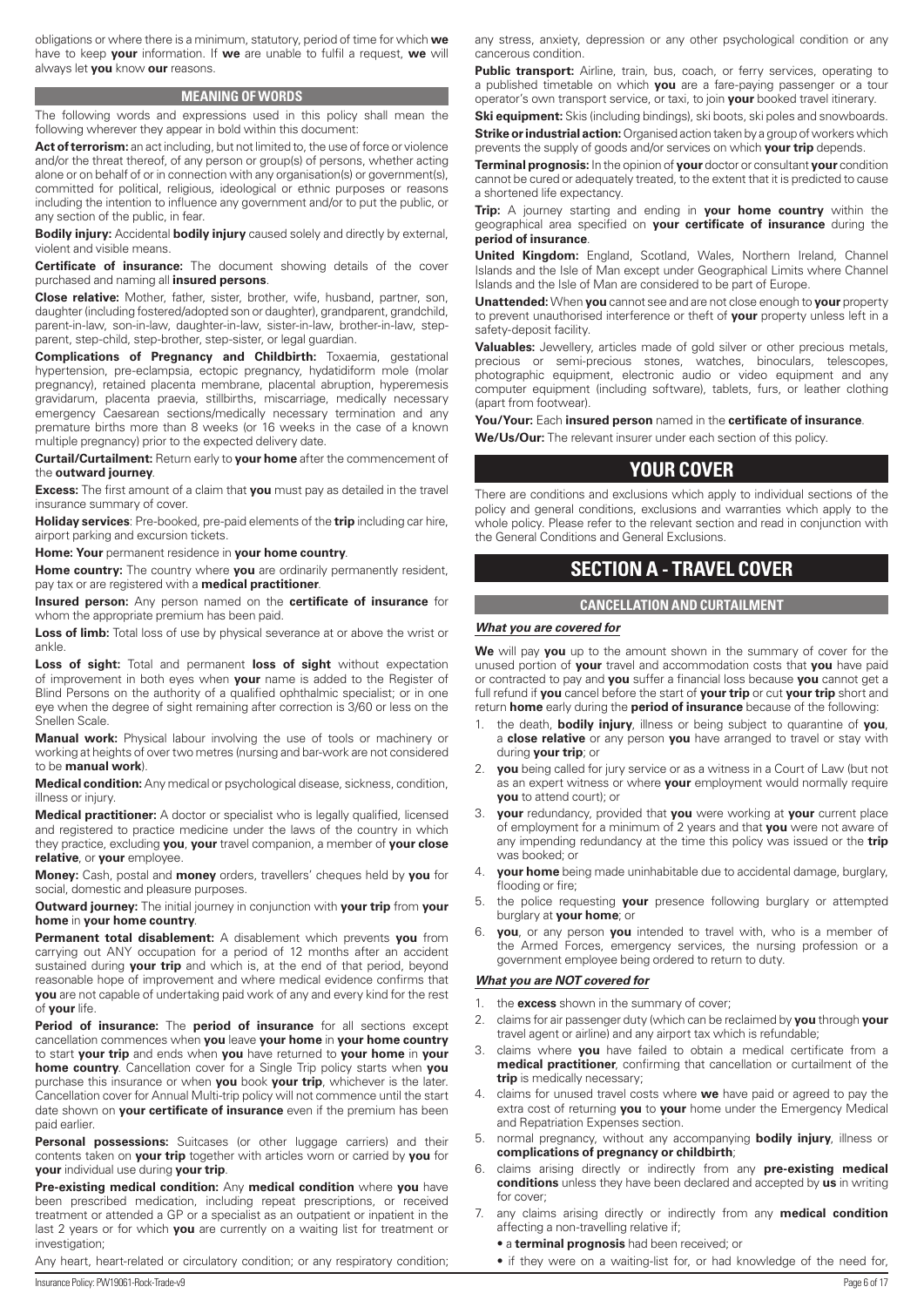<span id="page-6-0"></span>surgery, inpatient treatment or investigation at any hospital or; or if during the 90 days immediately prior to the start of the **period of insurance** they had:

- required surgery, inpatient treatment or hospital consultations; or
- required any form of treatment or prescribed medication.
- 8. any extra charges from the company **you** booked with because of **your**  failure to notify them immediately it was found necessary to cancel;
- 9. claims arising from prohibitive regulations by the government of any country;
- 10. costs incurred in obtaining medical information that **we** may require to assess **your** claim, including but not limited to General Practitioner fees;
- 11. travel tickets paid for using any airline mileage reward scheme or other reward points scheme;
- 12. accommodation costs paid for using any timeshare, holiday property bond or other reward points scheme;
- 13. any costs incurred by **you** which are recoverable from a tour operator, **public transport** operator, accommodation provider, **holiday services** provider or any other source, or for which **you** receive or are expected to receive compensation or other assistance;
- 14. any circumstance that could be anticipated at the time **you** booked **your trip**;
- 15. **your** being self-employed or accepting voluntary redundancy;
- 16. any claim resulting from **your** failure to obtain a valid passport and any required visa in time for the booked **trip**;
- 17. anything mentioned in the General Exclusions.

#### **EMERGENCY MEDICAL AND REPATRIATION EXPENSES**

#### *What you are covered for*

If, during **your trip, you** become ill or sustain a **bodily injury we** will pay up to the amount shown in the summary of cover for costs incurred outside **your home country** that have been authorised by the emergency assistance company for:

- 1. emergency medical and surgical treatment in the nearest appropriate hospital, including **medical practitioner** fees, hospital expenses and ambulance costs;
- 2. dental treatment for the relief of pain or difficulty eating only;
- 3. necessary additional accommodation (room only) and travelling expenses, including those of one relative or friend if **you** have to be accompanied **home** or if **you** are a child (under the age of 18) and require an escort **home**;

#### 4. the extra cost of returning to **your home.**

In the event of **your** death **we** will pay for:

- 1. the return of **your** body or ashes to **your home country** (but excluding the cost of burial or cremation); or
- 2. up to £3,000 towards the cost of burial or cremation expenses outside the United Kingdom.

#### **SPECIAL CONDITIONS**

This is not a private health insurance policy; private medical treatment is not covered unless authorised specifically by the emergency assistance service. **We** reserve the right to organise a transfer from a private medical facility to a public medical facility where medically appropriate.

If **you** are taken into hospital or **you** think that **you** may have to **curtail** or extend **your trip** because of illness or a **bodily injury**, the emergency assistance company must be told immediately (see important contact numbers). **You** must contact **us** before incurring costs. Costs above £500 not authorised by **us** will not be covered. If **you** are physically unable to contact **us**, someone else must contact **us** on **your** behalf within 48 hours.

For travel to the United States of America **we** will only pay for necessary emergency medical treatment, surgical, hospital, ambulance and nursing fees and charges. This means costs that are incurred for approved, eligible medical services or supplies up to 150% of the published medical rates for the same or similar treatment as payable by US Medicare.

If **you** become ill or sustain a **bodily injury we** have the right to bring **you** back to **your home country**, if the emergency assistance company **medical practitioner** states that **you** can safely travel. If **you** refuse to return **home**, no further costs will be covered.

#### *What you are NOT covered for*

- 1. the **excess** shown in the summary of cover. In the event of an injury occurring during the course of **manual work** the **excess** will be increased to £250;
- 2. costs in excess of £500 which have not been authorised by **us** in advance;
- 3. any treatment, investigations or tests in a private hospital or private clinic unless authorised and agreed by **us**;
- 4. treatment which takes place within **your home country**;
- 5. claims arising directly or indirectly from any **pre-existing medical conditions** unless they have been declared and accepted by **us** in writing for cover;
- any sums which can be recovered by **you** and which are covered under any National Insurance Scheme, Reciprocal Health Arrangement or Private Health Insurance;
- 7. normal pregnancy and/or childbirth, without any accompanying **bodily injury**, illness or **complications of pregnancy or childbirth**;
- 8. costs incurred in obtaining medical information that **we** may require to assess **your** claim, including but not limited to General Practitioner fees;
- 9. any costs incurred after the emergency assistance company medical practitioner states that **you** can safely return to **your home country;**
- 10. any costs incurred for cosmetic treatment;
- 11. costs incurred for:

a) surgery or medical treatment which in the opinion of the attending **medical practitioner** and the emergency assistance company **medical practitioner** can be delayed until **your** return to **your home country**;

- b) medication and/or treatment which at the time of departure is known to be required or to be continued outside **your home country**;
- c) preventative treatment which can be delayed until **your** return to **your home country**;
- 12. claims that are not confirmed as medically necessary by the attending **medical practitioner** or the emergency assistance company;
- 13. the cost of any elective (non-emergency) treatment or surgery, including exploratory tests;
- 14. the cost of any treatment not directly related to the illness or **bodily injury**  which necessitated **your** admittance into hospital;
- 15. any additional hospital costs arising from single or private room accommodation unless medically necessary;
- 16. expenses incurred as a result of a tropical disease where **you** have not had the recommended inoculations and/or taken the recommended medication;
- 17. costs that arise more than 12 months after a claim was first notified;
- 18. any claim arising directly or indirectly from **your** participation in any sports or activities not listed under the sports and activities tables or which **you** have not paid the appropriate premium for;
- 19. anything mentioned in the General Exclusions.

# **HOSPITAL BENEFIT**

#### *What you are covered for*

**We** will pay **you** up to the amount shown in the summary of cover should **you** suffer a **bodily injury** or illness during the **period of insurance**, for each full 24 hours that **you** spend as an inpatient in a hospital outside of **your home country**.

#### *What you are NOT covered for*

- 1. the **excess** shown in the summary of cover;
- 2. treatment which takes place within **your home country**;
- 3. claims arising directly or indirectly from any **pre-existing medical conditions** unless they have been declared to **us** and accepted by **us** in writing for cover;
- 4. normal pregnancy and/or childbirth, without any accompanying **bodily injury**, illness or **complications of pregnancy or childbirth**;
- 5. claims that are not confirmed as medically necessary by the attending **medical practitioner** or the emergency assistance company;
- 6. hospitalisation for any elective (non-emergency) treatment or surgery, including exploratory tests;
- 7. hospitalisation for any treatment not directly related to the **medical condition** or **bodily injury** which necessitated **your** initial admittance into hospital;
- 8. hospitalisation as a result of a tropical disease where **you** have not had the recommended inoculations and/or taken the recommended medication;
- 9. anything mentioned in the General Exclusions.

#### **PERSONAL POSSESSIONS AND BAGGAGE**

#### *What you are covered for*

- 1. **We** will pay up to the amount shown in the summary of cover for the value or cost of repair of any of **your** own **personal possessions** (not hired, loaned or entrusted to **you**) which are lost, stolen, damaged or destroyed (after making allowance for wear and tear and depreciation).
- 2. **We** will pay up to the amount shown in the summary of cover for the cost of buying replacement necessities if **your** baggage is delayed in reaching **you** on **your outward journey** for at least 12 hours and **you** have a written report from the carrier to confirm this.

#### **SPECIAL CONDITIONS**

In the event of a claim for a pair or set of articles the maximum amount payable will be limited to the single article limit shown in the summary of cover.

**You** must provide **us** with any receipts, proofs of purchase or documents to support **your** claim as requested.

Within 24 hours of the discovery of the incident **you** must report loss, theft or damage of **personal possessions** to the police or carrier as appropriate. Delayed baggage or **personal possessions** damaged in transit must be reported to the airline before leaving the baggage hall and a Property Irregularity Report (PIR) obtained.

Any amount **we** pay **you** under item 2 will be deducted from **your** claim if **your** baggage proves to be permanently lost and **you** make a claim for lost baggage.

#### *What you are NOT covered for*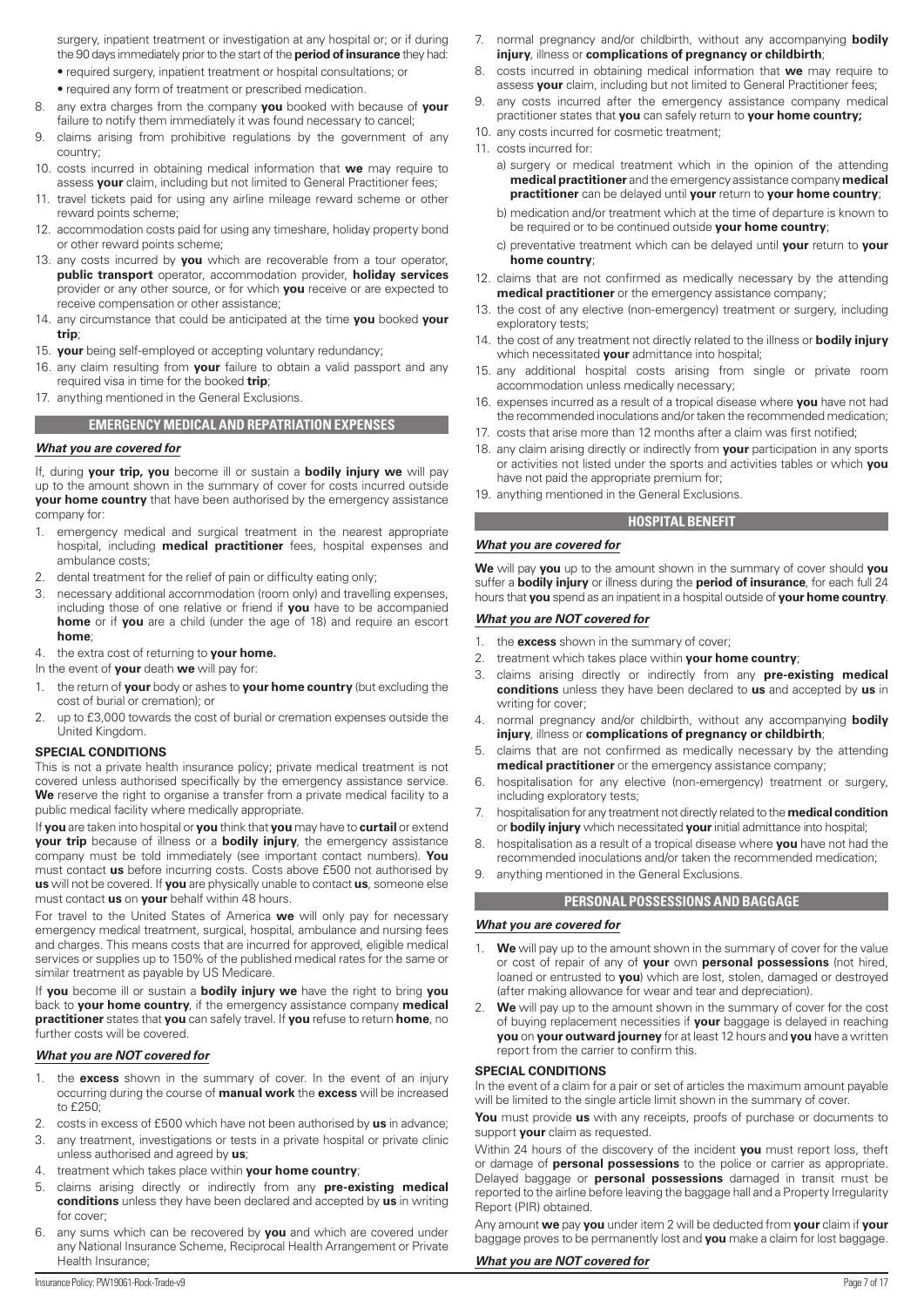- <span id="page-7-0"></span>1. the **excess** shown in the summary of cover;
- 2. **you** not exercising care for the safety and supervision of **your personal possessions**;
- 3. loss, destruction, damage or theft of any items left **unattended** in a public place, or a place to which members of the general public have access;
- 4. the loss, damage or delay in transit of **your personal possessions**, if **you** do not notify the carrier (i.e. airline, shipping company, etc.) and obtain a written report within 24 hours of discovery of the damage or loss;
- 5. loss or theft unless **you** have reported the loss or theft to the nearest police authority within 24 hours of discovery and have obtained a written police report;
- 6. loss, destruction, damage or theft:

a) from confiscation or detention by customs or other officials or authorities; b) of valuables not carried in your hand luggage (i.e. carried on or about your person) while in transit;

- 7. sports gear whilst in use;
- 8. bicycles;
- 9. loss due to wear and tear, denting or scratching, moth or vermin;
- 10. breakage of fragile or brittle articles:
- 11. **valuables** stolen from an **unattended** vehicle at any time;
- 12. mobile phones or smart phones;
- 13. **personal possessions** stolen from:
	- a) an **unattended** vehicle, unless it was in the locked glove compartment, or rear boot or luggage area of the vehicle and it is covered so as not to be visible from outside the vehicle, and unless there is evidence of forcible entry;
	- b) an **unattended** vehicle (other than motor caravans) left for any period between the hours of 9pm and 9am;
- 14. any depreciation in value;
- 15. any property more specifically insured or recoverable under any other source; 16. the cost of replacement locks;
- 
- 17. anything mentioned in the General Exclusions.

# **PERSONAL MONEY**

# *What you are covered for*

**We** will pay **you** up to the amount shown in the summary of cover if **your** own **money** is lost or stolen whilst being carried on **your** person or left in a locked safety deposit box (or equivalent facility).

# *What you are NOT covered for*

- 1. the **excess** shown in the summary of cover;
- 2. claims arising from **you** not exercising care for the safety and supervision of **your money**;
- 3. loss or theft unless **you** have reported the loss or theft to the nearest police authority within 24 hours of discovery and have obtained a written police report;
- 4. loss or theft of **your money** left **unattended** in a public place, or a place to which members of the general public have access;
- 5. **money** stolen from an **unattended** vehicle;
- 6. any depreciation in value or exchange rates;
- 7. anything mentioned in the General Exclusions.

# **LOSS OF PASSPORT**

# *What you are covered for*

**We** will pay up to the amount shown in the summary of cover for:

- 1. the costs in obtaining a replacement passport or travel document (**you** are not covered for the cost of the document itself) to enable **you** to return to **your home country** following accidental loss or theft;
- 2. the costs in obtaining a replacement driving licence or green card following accidental loss or theft.

# *What you are NOT covered for*

- 1. the **excess** shown in the summary of cover;
- 2. the cost of the passport, travel document, driving licence or green card;
- 3. loss due to delay, detention, confiscation, requisition or damage by customs or other officials or authorities;
- 4. loss or theft unless **you** have reported the loss or theft to the nearest police authority within 24 hours of discovery and have obtained a written police report;
- 5. loss of or theft from an **unattended** vehicle;
- 6. anything mentioned in the General Exclusions.

This section does not apply to **trips** within **your home country**.

#### *What you are covered for*

#### **AIRPORT LOUNGE ACCESS**

If the flight on which **you** are booked to travel is delayed by at least four hours as a result of:

- 1. **strike or industrial action** provided that when this policy was taken out, there was no expectation that the **trip** would be delayed;
- 2. adverse weather conditions;
- 3. mechanical breakdown or technical fault of the aircraft.

**We** will provide access to an airport lounge, where available. Lounge access will become available on the announcement of a minimum four-hour delay, not, for example, two consecutive two-hour delays.

**You** must have access to a mobile device so that **you** can receive an SMS message in order to gain access to the lounge.

To take advantage of this benefit **you** will need to call the 24-hour access phone number: +44 (0)2380177466

**You** will need to quote **your** policy number and flight details. If **your** claim is valid **you** will then be sent an SMS message which will give **you** access to an airport lounge for the duration of **your** delay.

There may be occasions when this benefit is unavailable:

- If the lounge is closed when the delay occurs during the night, for instance.
- If the lounge is at full capacity.
- If **you** or another **insured person** fail to meet the lounge terms and conditions such as dress code or minimum age.

#### **TRAVEL DELAY BENEFIT**

If **you** chose not to, or are unable to take advantage of airport lounge access, **we** will pay **you**:

- 1. up to the amount shown in the summary of cover if the international departure of the **public transport** on which **you** are booked to travel is delayed by at least 12 hours; or
- 2. up to the amount shown under the Cancellation section of this policy in the summary of cover if **you** abandon the **trip** after a delay to **your** outward flight, sea crossing, coach or train departure from **your home country** of more than 12 hours beyond the booked departure time;

#### as a result of:

- a) **strike** or **industrial action** provided that when this policy was taken out, there was no expectation that the **trip** would be delayed;
- b) adverse weather conditions;
- c) mechanical breakdown or technical fault of the aircraft, coach, train or sea vessel.

# *What you are NOT covered for*

- 1. the **excess** shown in the summary of cover;
- 2. any claim if **you** have not checked in before the recommended check-in time;
- 3. any claim if **you** have not obtained written confirmation from the carrier stating the duration and the cause of the delay;
- 4. any claims arising from withdrawal from service of the **public transport**  on the orders or recommendation of the Civil Aviation Authority or a Port Authority or similar body in any country;
- 5. any claims for additional travel and accommodation expenses;
- 6. anything mentioned in the General Exclusions.

#### **MISSED DEPARTURE**

This section does not apply to **trips** within **your home country**.

#### *What you are covered for*

**We** will pay up to the amount shown in the summary of cover for necessary travel and accommodation expenses required to reach **your** booked destination, if **you** miss **your** booked departure due to:

- 1. the vehicle **you** are travelling in to reach **your** international departure point breaking down or being involved in an accident; or
- 2. an accident or breakdown happening ahead of **you** on a public road which causes an unexpected delay to the vehicle in which **you** are travelling; or
- 3. the **public transport you** are using to reach **your** international departure point being delayed, resulting in **you** arriving too late to commence **your** booked **trip**.

# *What you are NOT covered for*

- the **excess** shown in the summary of cover;
- 2. claims where **you** have not allowed sufficient time to get to **your** international departure point to catch the booked **public transport**;
- 3. the **public transport** provider's failure unless **you** get a letter from the provider confirming that the service did not run on time;
- 4. the accident or breakdown of **your** vehicle unless **you** get confirmation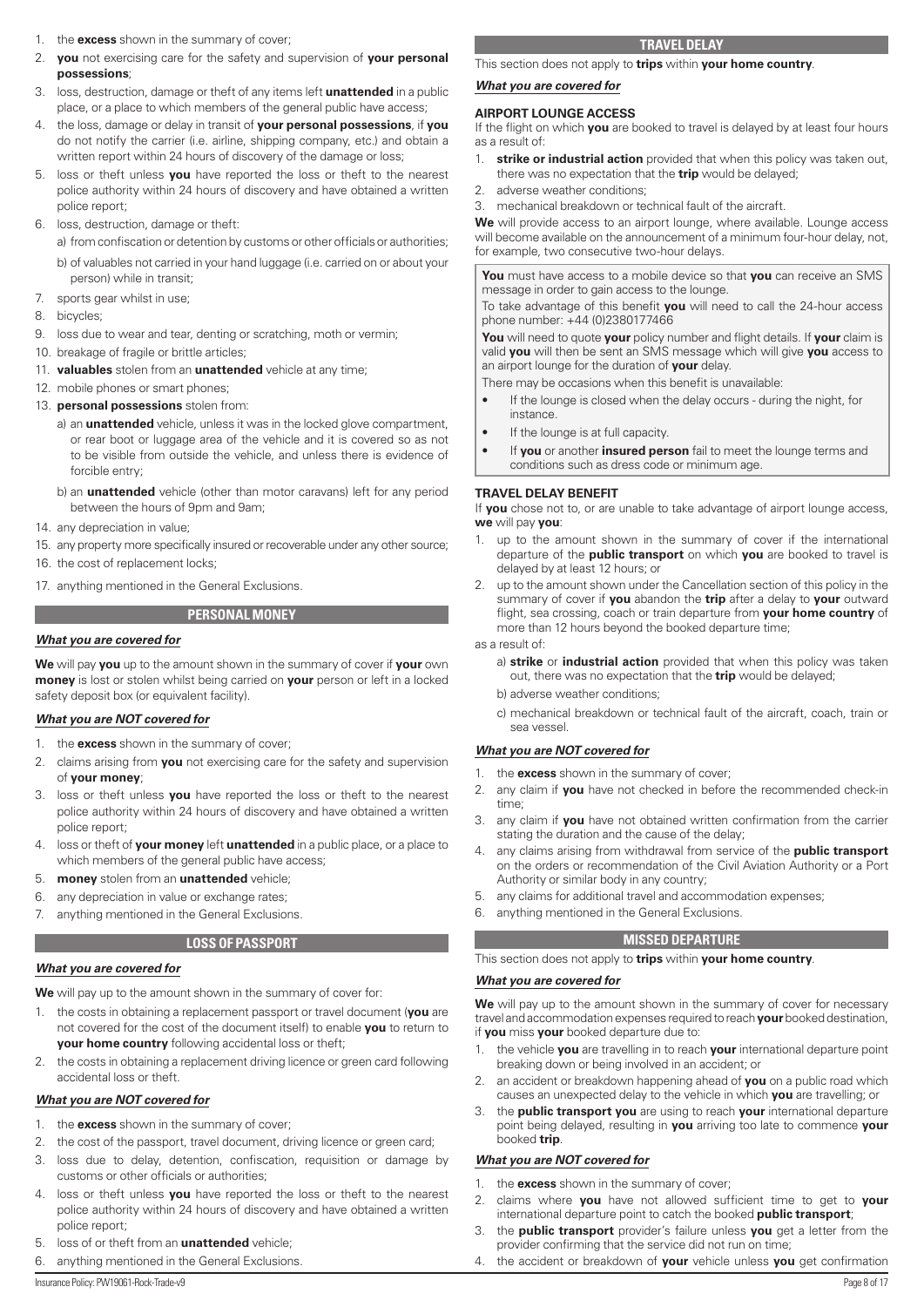<span id="page-8-0"></span>of the delay from the authority who went to the accident or breakdown affecting the car **you** were travelling in;

- 5. breakdown of any vehicle in which **you** are travelling if the vehicle is owned by **you** and has not been serviced properly and maintained in accordance with manufacturer's instructions;
- 6. any delay caused by a riot, civil commotion, **strike or industrial action** which began or was announced before the start date of **your** policy and the date **your** travel tickets or confirmation of booking were issued; 7. anything mentioned in the General Exclusions.

**PERSONAL ACCIDENT** 

# *What you are covered for*

**We** will pay up to the amount shown in the summary of cover if **you** suffer an accidental **bodily injury** during the **trip**, which within 12 months is the sole and direct cause of:

- 1. death;
- 2. **loss of limb**;
- 3. total and permanent **loss of sight** in one or both eyes; or
- 4. **permanent total disablement**.

#### **SPECIAL CONDITIONS**

For persons over 75 at the time of the accident the death benefit will be limited to £1,500 and there will be no cover for **permanent total disablement**.

#### *What you are NOT covered for*

- 1. any claims arising directly or indirectly from sickness, illness or disease;
- 2. any injury not caused solely by outward, visible, external means;
- 3. mental or psychological trauma not involving **your bodily injury**;
- 4. any claim arising directly or indirectly from **your** pregnancy;
- 5. any claims under this section not notified to **us** within 12 months of the date of the accident;
- 6. anything mentioned in the General Exclusions.

# **PERSONAL LIABILITY**

#### *What you are covered for*

**We** will pay up to the amount shown in the summary of cover (including any legal costs related to the accident agreed by **us**) in costs if **you** become legally liable during **your trip** for an accident that causes:

- a) death or injury to any person.
- b) accidental loss or damage to property that is not owned by any insured person.

**NB**: If **you** are legally responsible for accidental damage to rented accommodation, **we** will pay up to £100,000 for a single incident.

#### **SPECIAL CONDITIONS**

**You** or **your** legal representatives must give **us** written notice immediately **you** receive notice of any prosecution or inquest in connection with any circumstances which may give rise to a claim under this section.

No admission, offer, promise, payment or indemnity should be made by or on **your** behalf without **our** prior written consent.

Every document issued to **you** must be forwarded to **us** immediately upon receipt.

**We** are entitled to take over and conduct in **your** name the defence or settlement of any claim or to prosecute in **your** name for **our** own benefit any claim for indemnity or damages against all other parties.

**We** may at any time pay the sum insured (after deduction of any sums already paid as compensation) or any lesser amount for which such claim(s) can be settled. Once this payment is made **we** will have no further liability for **your** claim.

#### *What you are NOT covered for*

- 1. claims arising from accidental death of or physical injury to **you** or **your close relative**;
- 2. any liability resulting from **your** employment, trade, profession, business or that of **your close relative**;
- 3. **your** responsibility as an employer to anyone employed by **you** or **your close relative** in any trade, business or profession;
- 4. any agreement or contract which adds any liability which would not have existed otherwise;
- 5. any liability arising from **you** or **your close relative** owning or using aircraft, horse-drawn vehicles, motorised or mechanically propelled, assisted vehicles or towed vehicles, boats (other than rowing boats, punts), jet skis, jet bikes or wet bikes, animals (other than horses, domestic dogs or cats), firearms;
- 6. any liability resulting from wilful or malicious acts by **you**;
- 7. accidental injury or loss which has not been caused by **you**;
- 8. any liability resulting from **you** knowingly or unknowingly passing on any sexually transmitted disease to a third party;
- 9. any claim for personal liability which is covered by any other insurance held by **you**;
- 10. any claims arising from the occupation, except temporarily for the purposes of the **trip**, or ownership of any land or building;
- 11. any claim if **you** engage in any activity where this policy states that Personal Liability cover is excluded;
- 12. anything mentioned in the General Exclusions.

# **LEGAL EXPENSES**

DAS Legal Expenses Insurance Company Limited ('**DAS**') is the underwriter and provides the legal protection insurance under your policy. The legal advice service is provided by DAS Law Limited and/or a **preferred law firm** on behalf of **DAS**.

**DAS** agrees to provide the insurance described in this Section, in return for payment of the premium and subject to the terms, conditions, exclusions and limitations set out in this Section, provided that:

- 1. **reasonable prospects** exist for the duration of the claim
- 2. the **date of occurrence** of the insured incident is during the **period of insurance**
- 3. any legal proceedings will be dealt with by a court, or other body which **DAS** agree to, within the **countries covered** and
- 4. the **insured incident** happens within the **countries covered**.

# *What DAS will pay*

**DAS** will pay an **appointed representative**, on **your** behalf, **costs and expenses** incurred following an **insured incident**, provided that:

- a) the most **DAS** will pay for all claims resulting from one or more event arising at the same time or from the same originating cause is £25,000
- b) the most **DAS** will pay in **costs and expenses** is no more than the amount **DAS** would have paid to a **preferred law firm**. The amount **DAS** will pay a law firm (where acting as an **appointed representative**) is currently £100 per hour. This amount may vary from time to time
- c) in respect of an appeal or the defence of an appeal, **you** must tell **DAS** within the time limits allowed that the **you** want to appeal. Before **DAS** pay the costs and expenses for appeals, **DAS** must agree that **reasonable prospects** exist
- d) (d) for an enforcement of judgment to recover money and interest due to **you** after a successful claim under this section, **DAS** must agree that **reasonable prospects** exist, and
- e) (e) where an award of damages is the only legal remedy to a dispute and the cost of pursuing legal action is likely to be more than any award of damages, the most **DAS** will pay in **costs and expenses** is the value of the likely award.

#### *What DAS will not pay*

In the event of a claim, if **you** decide not to use the services of a **preferred law firm**, **you** will be responsible for any costs that fall outside the **DAS Standard Terms of Appointment** and these will not be paid by **DAS**.

#### **DEFINITIONS APPLICABLE TO THIS SECTION**

The following words have these meanings wherever they appear in this section in **bold**:

#### **appointed representative:**

The preferred law firm, law firm or other suitably qualified person **DAS** will appoint to act on **your** behalf.

#### **costs and expenses**

- a) All reasonable and necessary costs chargeable by the **appointed representative** and agreed by **DAS** in accordance with the **DAS Standard Terms of Appointment.**
- b) The costs incurred by opponents in civil cases if **you** have been ordered to pay them, or if **you** pay them with **DAS**' agreement.

#### **countries covered**

As per the geographical area on **your** policy schedule

#### **DAS Standard Terms of Appointment**

The terms and conditions (including the amount **DAS** will pay to an **appointed representative**) that apply to the relevant type of claim, which could include a conditional fee agreement (no win, no fee). Where a law firm is acting as an **appointed representative** the amount is currently £100 per hour. This amount may vary from time to time.

#### **DAS**

**DAS** Legal Expenses Insurance Company Limited.

#### **date of occurrence**

The date of the event that leads to a claim. If there is more than one event arising at different times from the same originating cause, the **date of occurrence** is the date of the first of these events. (This is the date the event happened, which may be before the date **you** first became aware of it.)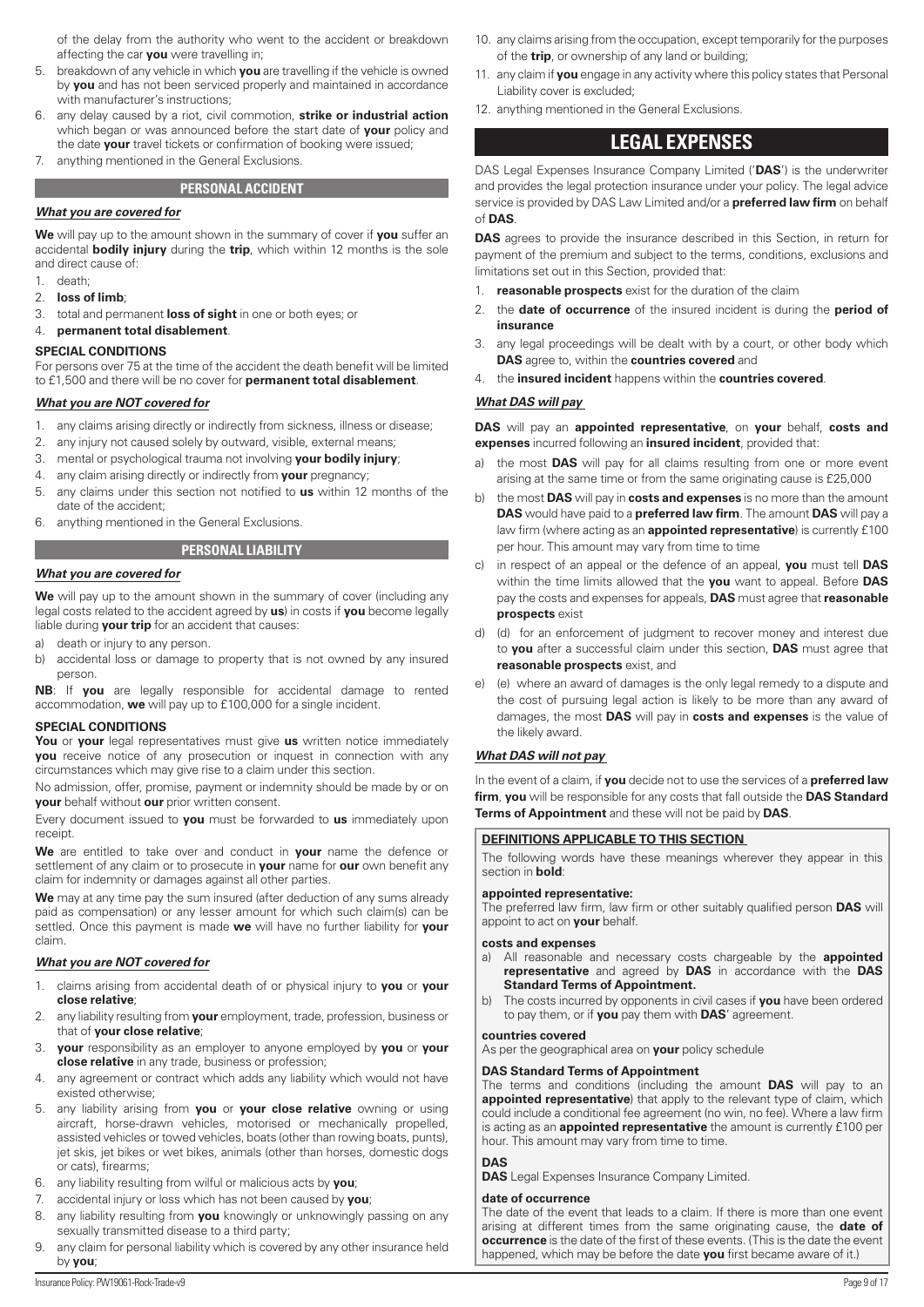#### <span id="page-9-0"></span>**preferred law firm**

A law firm or barristers' chambers **DAS** choose to provide legal services. These legal specialists are chosen as they have the proven expertise to deal with **your** claim and must comply with **DAS**' agreed service standard levels, which **DAS** audit regularly. They are appointed according to the **DAS Standard Terms of Appointment**.

#### **reasonable prospects**

For civil cases, the prospects that **you** will recover losses or damages (or obtain any other legal remedy that **DAS** have agreed to, including an enforcement of judgment), makes a successful defence or make a successful appeal or defence of an appeal, must be at least 51%. **DAS**, or a **preferred law firm** on **DAS**' behalf, will assess whether there are **reasonable prospects**.

#### **You/Your**

Each insured person named on the insurance schedule.

# **INSURED INCIDENTS - PERSONAL INJURY**

# *What you are covered for*

**Costs and expenses** to pursue **your** legal rights following a specific or sudden accident that causes death or bodily injury to the **you**.

# *What you are NOT covered for*

Any claim relating to the following:

- a) any illness or bodily injury that happens gradually.
- b) psychological injury or mental illness unless the condition follows a specific or sudden accident that has caused physical bodily injury to **you**.
- c) defending **your** legal rights, but **DAS** will cover defending a counter- claim.
- d) any claim relating to clinical negligence.

# **SECTION EXCLUSIONS**

(also see General Exclusions on page 14).

# **DAS** *will not pay for the following:*

- 1. A claim where **you** have failed to notify **DAS** of the **insured incident** within a reasonable time of it happening and where this failure adversely affects the **reasonable prospects** of a claim or **DAS** consider their position has been prejudiced.
- 2. An incident or matter arising before the start of this cover.
- 3. **Costs and expenses** incurred before **DAS**' written acceptance of a claim. 4. Fines, penalties, compensation or damages that a court or other authority
- orders **you** to pay. 5. Any legal action **you** take that **DAS** or the **appointed representative** have not agreed to, or where **you** do anything that hinders **DAS** or the **appointed representative**.
- 6. A dispute with **DAS** not otherwise dealt with under section condition 7.
- 7. **Costs and expenses** arising from or relating to judicial review, coroner's inquest or fatal accident inquiry.
- 8. A claim caused by, contributed to by or arising from:
	- a) ionising radiation or contamination by radioactivity from any nuclear fuel or from any nuclear waste from burning nuclear fuel
	- b) the radioactive, toxic, explosive or other hazardous properties of any explosive nuclear assembly or nuclear part of it
	- c) war, invasion, act of foreign enemy hostilities (whether war is declared or not),civil war, rebellion, revolution, military force or coup
- 9. Any **costs and expenses** that are incurred where the **appointed representative** handles the claim under a contingency fee arrangement. (other than a conditional fee agreement (no win, no fee) which could apply under the **DAS Standard Terms of Appointment**)

10. Any claim where **you** are not represented by a law firm or barrister.

# **SECTION CONDITIONS**

1. **a)** On receiving a claim, if legal representation is necessary, **DAS** will appoint a preferred law firm as the **your appointed representative** to deal with **your** claim. They will try to settle **your** claim by negotiation without having to go to court.

**b)** If the appointed preferred law firm cannot negotiate settlement of **your** claim and it is necessary to go to court and legal proceedings are issued or there is a conflict of interest, then **you** may choose a law firm to act as the **appointed representative**.

**c)** If **you** choose a law firm as **your appointed representative** who is not a preferred law firm, **DAS** will give **your** choice of law firm the opportunity to act on the same terms as a preferred law firm. However if they refuse to act on this basis, the most **DAS** will pay is the amount **DAS** would have paid if they had agreed to the **DAS** Standard Terms of Appointment.

The amount **DAS** will pay a law firm (where acting as the **appointed representative**) is currently £100 per hour. This amount may vary from time to time.

**d)** The **appointed representative** must co-operate with **DAS** at all times and must keep **DAS** up to date with the progress of the claim.

2. **a) You** must co-operate fully with **DAS** and the **appointed representative**. b) **You** must give the **appointed representative** any instructions that **DAS** ask **you** to.

3. **a) You** must tell **DAS** if anyone offers to settle a claim. **You** must not negotiate or agree to a settlement without **DAS** written consent.

**b)** If **you** do not accept a reasonable offer to settle a claim, **DAS** may refuse to pay further **costs and expenses**.

**c) DAS** may decide to pay **you** the reasonable value of **your** claim, instead of starting or continuing legal action. In these circumstances **you** must allow **DAS** to take over and pursue or settle any claim on **your** behalf. **You** must also allow **DAS** to pursue at their own expense and for their own benefit, any claim for compensation against any other person and **you** must give **DAS** all the information and help **DAS** need to do so.

- 4. **a) You** must instruct the **appointed representative** to have **costs and expenses** taxed, assessed or audited if **DAS** ask for this. **b) You** must take every step to recover **costs and expenses** and court attendance that **DAS** have to pay and must pay **DAS** any amounts that are recovered.
- 5. If the **appointed representative** refuses to continue acting for **you** with good reason, or if **you** dismiss the **appointed representative** without good reason, the cover **DAS** provide will end immediately, unless **DAS** agree to appoint another **appointed representative**.
- 6. If **you** settle or withdraw a claim without **DAS**' agreement, or does not give suitable instructions to the **appointed representative**, **DAS** can withdraw cover and will be entitled to reclaim from **you** any **costs and expenses DAS** has paid.
- 7. If there is a disagreement between **you** and **DAS** about the handling of a claim and it is not resolved through **DAS**' internal complaints procedure **you** can contact the Financial Ombudsman Service for help. This is a free arbitration service for eligible consumers, small businesses, charities and trusts. (Details available from [www.financial-ombudsman.org.uk](http://www.financial-ombudsman.org.uk)) If **your** dispute is not covered by the Financial Ombudsman Service there is a separate arbitration process available. The arbitrator will be a barrister, solicitor or other suitably qualified person chosen jointly by **you** and **DAS**. If there is a disagreement over the choice of arbitrator, **DAS** will ask the Chartered Institute of Arbitrators to decide. The arbitrator will decide who will pay the costs of the arbitration. For example, costs may be split between **you** and **DAS** or may be paid by either **you** or **DAS**.
- 8. **DAS** may require **you** to get, at **your** expense, an opinion from an expert that **DAS** considers appropriate on the merits of the claim or proceedings, or on a legal principle. The expert must be approved in advance by **DAS** and the cost agreed in writing between **you** and **DAS**. Subject to this, **DAS** will pay the cost of getting the opinion if the expert's opinion indicates that it is more likely than not that **you** will recover damages (or obtain any other legal remedy that **DAS** have agreed to) or makes a successful defence.

# 9. **You** must:

a) keep to the terms and conditions of this section

- b) take reasonable steps to avoid and prevent claims
- c) take reasonable steps to avoid incurring unnecessary costs
- d) send everything **DAS** asks for, in writing, and
- e) report to **DAS** full and factual details of any claim as soon as possible and give **DAS** any information **DAS** need.
- 10. **DAS** will, at **DAS**' discretion, void this section (make it invalid) from the date of claim, or alleged claim, and/or **DAS** will not pay the claim if:
	- a) a claim an **insured person** has made to obtain benefit under this section is fraudulent or intentionally exaggerated, or
	- b) a false declaration or statement is made in support of a claim.
- 11. Apart from **DAS**, **you** are the only person who may enforce all or any part of this section and the rights and interests arising from or connected with it. This means that the Contracts (Rights of Third Parties) Act 1999 does not apply to this section in relation to any third-party rights or interest.
- 12. If any claim covered under this section is also covered by another policy, or would have been covered if this section did not exist, **DAS** will only pay their share of the claim even if the other insurer refuses the claim.
- 13. This section is governed by the law that applies in the part of the United Kingdom, Channel Islands or Isle of Man where **you** normally live. Otherwise, the law of England and Wales applies.

All Acts of Parliament mentioned in this section include equivalent laws in Scotland, Northern Ireland, the Isle of Man and the Channel Islands as appropriate.

# **EUROLAW LEGAL ADVICE**

**DAS** will give **you** confidential legal advice over the phone on any personal legal problem under the laws of the member countries of the European Union, Isle of Man, the Channel Islands, Switzerland and Norway.

**You** can contact **DAS**' UK-based call centres 24 hours a day, seven days a week. However, **DAS** may need to call the insured person back depending on the enquiry. Advice about the law in England and Wales is available 24 hours a day, seven days a week. Legal advice for the other countries is available 9am-5pm, Monday to Friday, excluding public and bank holidays. If **you** call outside these times, a message will be taken and **DAS** will call **you** back within operating hours.

To help check and improve service standards, **DAS** may record all inbound and outbound calls.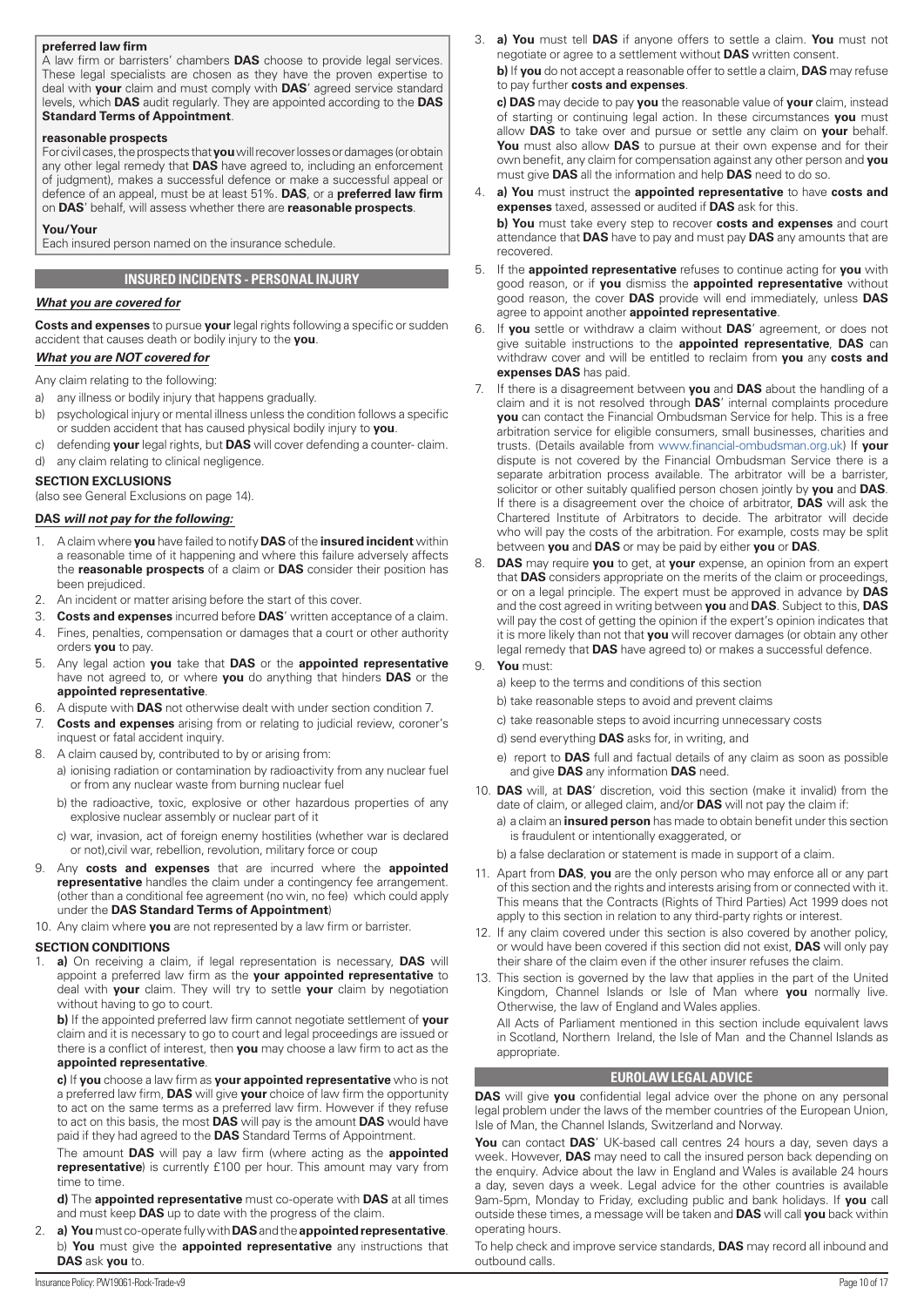<span id="page-10-0"></span>To contact the above service, phone **DAS** on +44 (0) 117 934 0548. When phoning, please quote **your** policy number.

**DAS** will not accept responsibility if the Helpline Service fails for reasons **DAS** cannot control.

# **HOW TO MAKE A COMPLAINT**

We always aim to give **you** a high quality service. If **you** think **we** have let **you** down, **you** can contact us at:

Customer Relations Department, **DAS** Legal Expenses Insurance Company Limited, **DAS** House, Quay Side, Temple Back, Bristol BS1 6NH Phone: 0344 893 9013

Email: customerrelations@das.co.uk

Completing our online complaint form at [www.das.co.uk/about-das](http://www.das.co.uk/about-das/complaints) [/complaints](http://www.das.co.uk/about-das/complaints)

Further details of our internal complaint-handling procedures are available on request.

If **you** are not happy with the complaint outcome or if **we've** been unable to respond to **your** complaint within 8 weeks, **you** can ask the Financial Ombudsman Service for a free and independent review of **your** complaint.

**You** can contact the Financial Ombudsman Service at: Financial Ombudsman Service Exchange Tower, Harbour Exchange Square, London E14 9SR Phone: 0800 023 4567

Email: complaint.info@financial-ombudsman.org.uk

Further information is available on their website: [www.financial-ombudsman](http://www.financial-ombudsman.org.uk) [.org.uk](http://www.financial-ombudsman.org.uk)

Using this service does not affect **your** right to take legal action.

The Financial Ombudsman's role is to assess **our** handling of a claim in light of the policy terms. It is not to assess the quality of legal advice. If **you** are unhappy with the service provided by an **appointed representative** the relevant complaint-handling procedure is available on request.

# **FINANCIAL SERVICES COMPENSATION SCHEME**

**We** are covered by the Financial Services Compensation Scheme (FSCS). Compensation from the scheme may be claimed if **we** cannot meet **our** obligations. This will be dependent on the type of business and the circumstances of the claim. More information on the compensation scheme arrangements can be found on the FSCS website, [www.fscs.org.uk](http://www.fscs.org.uk)

#### **DATA PROTECTION**

To comply with data protection regulations **we** are committed to processing personal information fairly and transparently. This section is designed to provide a brief understanding of how **we** collect and use this information.

**We** may collect personal details including name, address, date of birth, email address and, on occasion, dependent on the type of cover in place, sensitive information such as medical records. This is for the purpose of managing the products and services in place and this may include underwriting, claims handling and providing legal advice. **We** will only obtain personal information either directly from **you**, the third party dealing with **your** claim or from the authorised partner who sold this policy.

#### **WHO WE ARE**

**DAS** is part of **DAS** Legal Expenses Insurance Company Limited which is part of **DAS** UK Holdings Limited (**DAS** UK Group). The uses of personal data by us and members of the **DAS** UK Group are covered by our individual company registrations with the Information Commissioner's Office. **DAS** has a Data Protection Officer who can be contacted at dataprotection@das.co.uk.

#### **HOW WE WILL USE YOUR INFORMATION**

**We** may need to send personal information to other parties, such as lawyers or other experts, the court, insurance intermediaries, insurance companies, appointed service providers, specialist agencies or other members of the **DAS** UK Group, so they may contact **you** for **your** feedback. If the policy includes legal advice **we** may have to send the personal information outside of the European Economic Area (EEA) in order to give legal advice on non-European Union law. Dependent on the type of cover in place, the personal information may also be sent outside the EEA so the service provider can administer the claim.

We will take all steps reasonably necessary to ensure the personal data is treated securely and in accordance with this Privacy Notice. Any transfer outside of the EEA will be encrypted using SSL technology.

We will not disclose the personal data to any other person or organisation unless **we** are required to by our legal and regulatory obligations. For example, **we** may use and share the personal data with other organisations and public bodies, including the police and anti-fraud organisations, for the prevention and detection of crime, including fraud and financial sanctions. If false or inaccurate

information is provided and fraud is identified, details will be passed to fraud prevention agencies to prevent fraud and money laundering. Further details explaining how the information held by fraud prevention agencies may be used can be obtained by writing to, or telephoning **DAS**. A copy is also accessible and can be downloaded via our website.

#### **WHAT IS OUR LEGAL BASIS FOR PROCESSING YOUR INFORMATION?**

It is necessary for **us** to use the personal information to perform **our** obligations in accordance with any contract that **we** may have with the person taking out this policy. It is also in **our** legitimate interest to use the personal information for the provision of services in relation to any contract that **we** may have with the person taking out this policy.

# **HOW LONG WILL YOUR INFORMATION BE HELD FOR?**

**We** will retain personal data for 7 years. **We** will only retain and use the personal data thereafter as necessary to comply with **our** legal obligations, resolve disputes, and enforce **our** agreements. If **you** no longer want us to use the personal data, please contact us at dataprotection@das.co.uk.

#### **WHAT ARE YOUR RIGHTS?**

The following rights are available in relation to the handling of personal data:

- the right to access personal data held
- the right to have inaccuracies corrected for personal data held
- the right to have personal data held erased
- the right to object to direct marketing being conducted based upon personal data held
- the right to restrict the processing for personal data held, including automated decision-making
- the right to data portability for personal data held

Any requests, questions or objections should be made in writing to:

The Data Protection Officer, DAS Legal Expenses Insurance Company Limited, DAS House, Quay Side , Temple Back, Bristol BS1 6NH Email: dataprotection@das.co.uk

#### **HOW TO MAKE A COMPLAINT**

If there is any dissatisfaction with the way in which personal data has been processed, the Data Protection Officer can be contacted in the first instance using the details above.

If **you** remain dissatisfied, the Information Commissioner's Office can be approached directly for a decision. The Information Commissioner can be contacted at:

Information Commissioner's Office,

Wycliffe House,

Water Lane, Wilmslow,

Cheshire

SK9 5AF

[www.ico.org.uk](http://www.ico.org.uk)

# **OPTIONAL ADDITIONAL COVER TO SECTION A**

The following sections are only applicable if **you** have paid the appropriate additional premium. Any optional additional cover will be shown on **your certificate of insurance**.

# **OPTIONAL EXCESS WAIVER**

This section of cover is only applicable if **you** have paid the appropriate premium and is noted in **your certificate of insurance**.

The **excess** is reduced to nil except where stated. This benefit must be purchased at the same time as buying **your** policy.

Note: Excess waiver does not apply to:

- a) claims under the Medical & Repatriation section for an injury sustained during the course of **manual work**, where the **excess** will be increased to £250.
- b) claims under the Personal Liability section where the **excess** is £200.

# **OPTIONAL MAXIMUM TRIP DURATION INCREASE**

Your policy can be extended to increase the maximum trip duration on an annual multi-trip policy from 31 to 62 consecutive days for an additional premium if **you** are under the age of 65.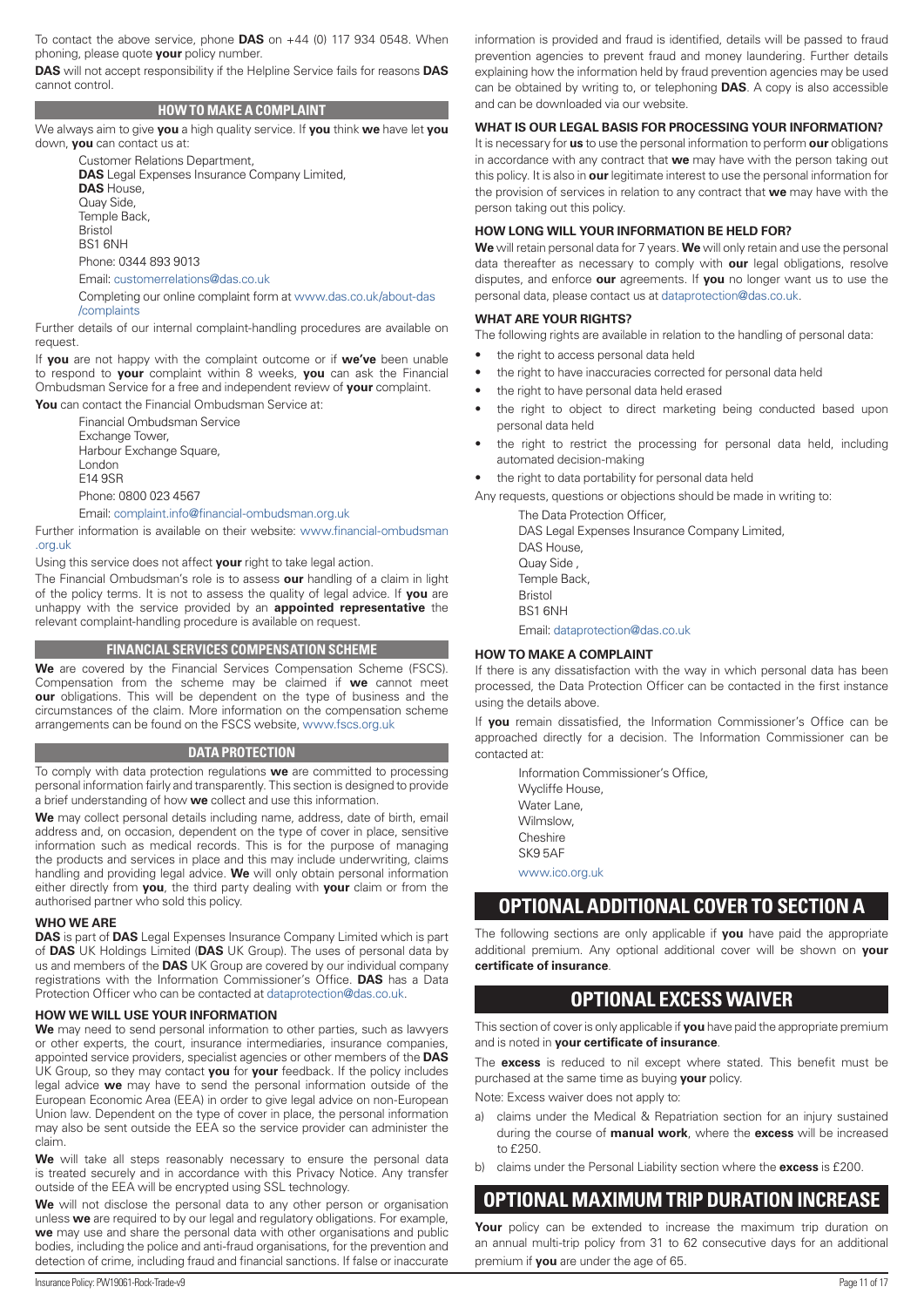# **OPTIONAL WINTER SPORTS COVER**

<span id="page-11-0"></span>**If you are an Annual Multi-trip policy holder, you are entitled to 17 days winter sports cover if you are under 65 and have paid the appropriate additional premium.**

#### **If you are a Single trip policy holder this upgrade will be shown on your certificate of insurance.**

This policy excludes participating in or practising for certain winter sports and activities. Please ensure that the activity **you** are doing is covered.

| This policy will cover you when you are engaging in the following winter |                                                                                   |  |  |
|--------------------------------------------------------------------------|-----------------------------------------------------------------------------------|--|--|
| sports on a non-competitive and non-professional basis during your trip  |                                                                                   |  |  |
| when you have paid the additional winter sports premium:                 |                                                                                   |  |  |
| Cat skiing (with quides)                                                 | Snow blading (no jumping tricks)                                                  |  |  |
| Cross country skiing                                                     | Snow bobbing                                                                      |  |  |
| Glacier skiing                                                           | Snow scooting                                                                     |  |  |
| Langlauf (cross country skiing)                                          | Snow shoe walking                                                                 |  |  |
| Monoskiing (not for time trials/speed<br>skiing or racing)               | Snow shoeing                                                                      |  |  |
| Skiing on piste                                                          | Snow tubing                                                                       |  |  |
| Skiing or snowboarding off piste<br>(within local ski patrol guidelines) | Snow blading                                                                      |  |  |
| Sledging/tobogganing                                                     | Snow boarding on piste                                                            |  |  |
|                                                                          |                                                                                   |  |  |
|                                                                          | The following activities will be covered but there will be no cover in respect of |  |  |
| any Personal Accident or Personal Liability claims:<br>Kite snowboarding | Snow carting                                                                      |  |  |
| Snow go karting                                                          | Snowmobiling                                                                      |  |  |
| Skidoo                                                                   | Snowmobile safari                                                                 |  |  |
| activities will remain excluded:                                         | Even if the appropriate winter sports premium has been paid, the following        |  |  |
| Aerial skiing                                                            | Ski mountaineering                                                                |  |  |
| Air boarding                                                             | Ski or ski bob                                                                    |  |  |

| Air boarding                 | Ski or ski bob                              |
|------------------------------|---------------------------------------------|
| <b>Biathlon</b>              | Ski race training                           |
| <b>Bobsleigh</b>             | Ski racing                                  |
| Freestyle skiing             | Ski randonee                                |
| Heli skiing or heli boarding | Ski stunting                                |
| Ice climbing                 | Ski touring                                 |
| Ice diving                   | Ski yawing                                  |
| Ice fishing by snowmobile    | Skiing/snowboarding off piste               |
| Ice hockey                   | (outside local ski patrol quidelines/       |
| Ice holing                   | outside recognised and authorised<br>areas) |
| Ice marathon                 | Snow biking                                 |
| Ice speedway                 | Snow cat driving                            |
| Nordic skiing                | Snow kiting                                 |
| Paraskiing                   | Snow parascending                           |
| Ski acrobatics/aerials       | Tandem skiing                               |
| Ski jumping                  | Use of skeletons                            |

**You** are not covered when engaging in organised competitions or when skiing against local authority warning or advice.

If **you** are undertaking a pursuit or activity which is not listed in this policy or are in any doubt as to whether cover will apply, please call **our** Travel Helpline as quoted on **your certificate of insurance.**

Benefits under the sections of cover already described are extended to cover winter sports. Please note that all terms, conditions and exclusions (except where these are amended under this upgrade) continue to apply for all sections in respect of winter sports.

# **WINTER SPORTS CANCELLATION OR CURTAILMENT**

# *What you are covered for*

If **you** have a valid claim under the Cancellation and **Curtailment** section, in addition to the benefits shown under that section **we** will pay up to the amount shown in the summary of cover for the cost of deposits **you** cannot recover, or payments **you** have made (or contracted to pay) for unused ski pass or ski school fees.

# *What you are NOT covered for*

- 1. anything mentioned in the exclusions relating to the Cancellation or **Curtailment section;**
- 2. anything mentioned in General Exclusions.

# **SKIS, SKI EQUIPMENT & SKI PASS**

#### *What you are covered for*

In addition to the **Personal Possessions** and Baggage section **we** will pay up to the amount shown in the summary of cover if:

- 1. **ski equipment** belonging to or hired by **you** is damaged, stolen, destroyed or lost in the course of a **trip**;
- 2. **your** ski pass that **you** are carrying on **your** person or have left in a safety box is lost, stolen, or damaged in the course of a **trip**.

#### **SPECIAL CONDITIONS**

**Ski equipment** is covered against damage or loss whilst in use, if being used correctly. Skis are covered when locked to a roof rack, which is itself locked to the roof of a vehicle.

**You** must take care of **your ski equipment** and ski pass and must not leave them **unattended** at any time in a place to which the public has access.

#### *What you are NOT covered for*

*What you are covered for*

- 1. anything mentioned in the exclusions relating to the **Personal Possessions**  and Baggage section;
- anything mentioned in the General Exclusions.

#### **PISTE CLOSURE**

If during a **trip you** are prevented from skiing at the pre-booked resort for more than 24 consecutive hours, because adverse weather conditions cause a total closure of the lift system (other than baby drags and lifts used for transport within the resort by non-skiers) **we** will pay up to the amount shown in the summary of cover:

- 1. for travel costs and lift pass charges **you** have to pay to travel to and from a similar area to ski; or
- 2. as a cash benefit payable if no suitable alternative skiing is available.

#### *What you are NOT covered for*

- 1. **trips** in the Northern Hemisphere outside the period commencing 1st December and ending 31st March;
- 2. **trips** in the Southern Hemisphere outside the period commencing 1st May and ending 30th September;
- 3. anything mentioned in the General Exclusions.

#### **AVALANCHE OR LANDSLIDE**

#### *What you are covered for*

If, following avalanches or landslides, access to and from the ski resort is blocked or scheduled **public transport** services are cancelled or **curtailed we** will pay up to the amount shown in the summary of cover for extra accommodation and travel expenses to enable **you** to reach an alternative site. Evidence of limited access will be required.

# *What you are NOT covered for*

Anything mentioned in the General Exclusions.

# **SKI HIRE**

#### *What you are covered for*

If **your ski equipment** is delayed on the **outward journey** of a **trip** for more than 12 hours, then **we** will pay **you** up to the amount shown in the summary of cover for hire of equivalent replacement **ski equipment**.

#### *What you are NOT covered for*

- 1. the loss, damage or delay in transit of **your ski equipment** if **you** do not notify the carrier within 24 hours and obtain a Property Irregularity Report (PIR) or other report confirming the delay;
- 2. anything mentioned in the General Exclusions.

# **OPTIONAL SPORTS AND ACTIVITIES COVER**

Category A sports are automatically covered under **your** policy. Category B, C and D sports will be covered upon payment of an additional premium. Payment for additional categories includes coverage for all preceding categories (e.g. if **you** pay Category D **you** will be covered for A, B and C also) and will be noted on **your certificate of insurance**.

#### **You are not covered for taking part in any sports or activities unless they are listed below.**

Cover for the following activities is included providing it is for non-competitive recreational or amateur purposes only during **your trip**. When participating in **your** activity **you** must ensure that it is adequately supervised and appropriate safety equipment is worn/used at all times.

| <b>Activity</b> | <b>Category</b> | <b>Conditions</b>                                  |
|-----------------|-----------------|----------------------------------------------------|
| Abseiling       | С               | Must be professionally organised<br>and supervised |
| Aerobics        | А               |                                                    |
| Archery         |                 |                                                    |
| Badminton       |                 |                                                    |
| Banana boating  |                 |                                                    |
| Basketball      |                 |                                                    |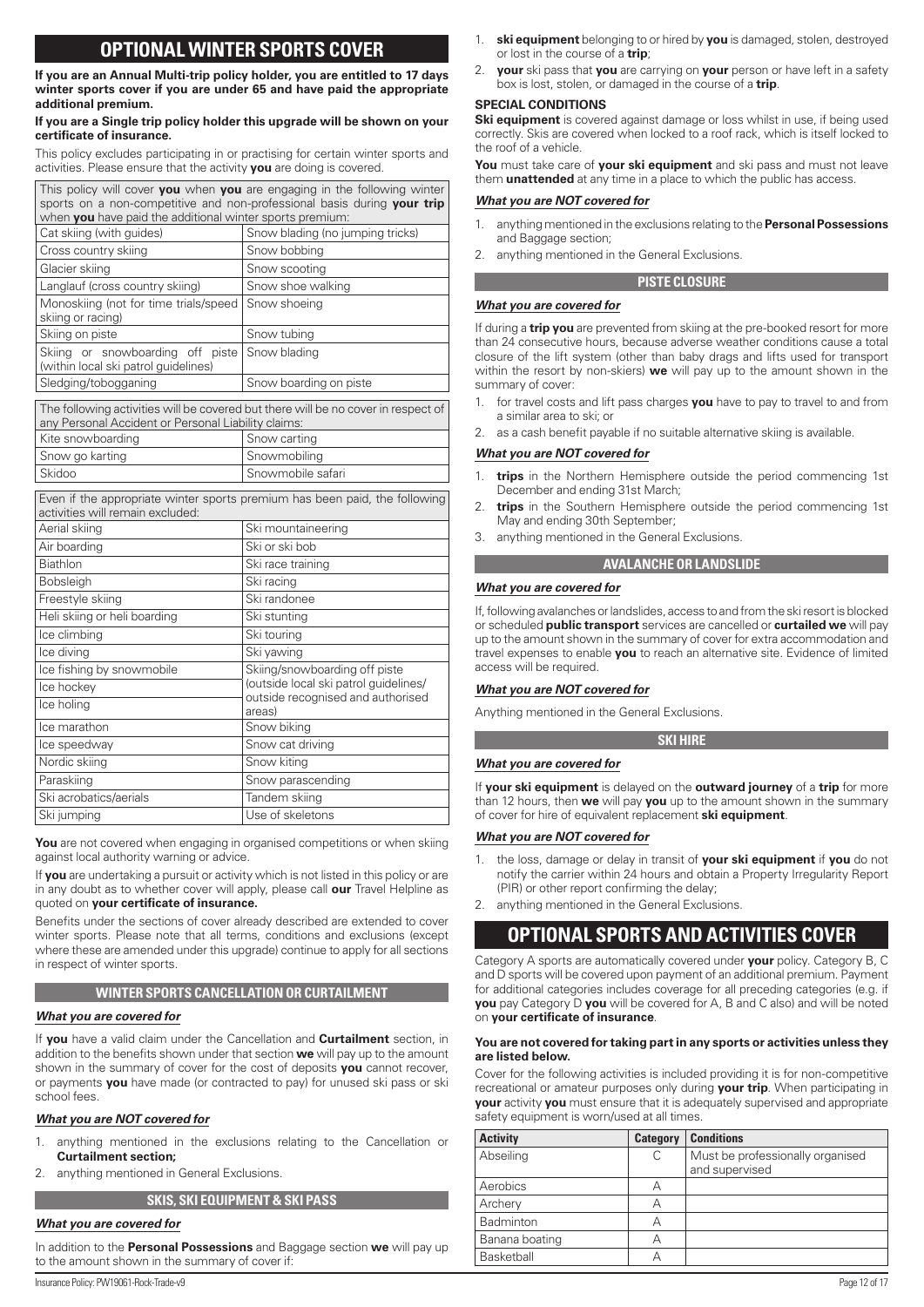<span id="page-12-0"></span>

| <b>Activity</b>                                                                             | <b>Category</b>         | <b>Conditions</b>                                                                                                                                                                                                    |
|---------------------------------------------------------------------------------------------|-------------------------|----------------------------------------------------------------------------------------------------------------------------------------------------------------------------------------------------------------------|
| <b>Bowls</b>                                                                                | А                       |                                                                                                                                                                                                                      |
|                                                                                             |                         |                                                                                                                                                                                                                      |
| Bungee Jump                                                                                 | B                       | No Personal Accident cover                                                                                                                                                                                           |
| Camel/Elephant Riding                                                                       | B                       |                                                                                                                                                                                                                      |
| Camogie                                                                                     | Β                       |                                                                                                                                                                                                                      |
| Canyoning                                                                                   | D                       |                                                                                                                                                                                                                      |
| Cricket                                                                                     | А                       |                                                                                                                                                                                                                      |
| Cycling                                                                                     | А                       | No Tours. No Personal Liability<br>cover                                                                                                                                                                             |
| Cycle touring                                                                               | C                       |                                                                                                                                                                                                                      |
| Deep Sea Fishing                                                                            | B                       |                                                                                                                                                                                                                      |
| Dog Sledging                                                                                | B                       |                                                                                                                                                                                                                      |
| Dry slope Skiing                                                                            | $\overline{\mathrm{C}}$ |                                                                                                                                                                                                                      |
| Fell walking, rambling &<br>trekking                                                        | А                       | Up to 2,000 metres altitude. No<br>cover for self-guided trekking;<br>trekking against local authority<br>advice; trekking on routes which are<br>not officially recognised.                                         |
| Fishing                                                                                     | А                       |                                                                                                                                                                                                                      |
| Football                                                                                    | А                       |                                                                                                                                                                                                                      |
| Go Karting                                                                                  | B                       | Up to 120cc. No Personal Liability                                                                                                                                                                                   |
|                                                                                             |                         | cover                                                                                                                                                                                                                |
| Golf                                                                                        | А                       |                                                                                                                                                                                                                      |
| Gymnastics                                                                                  | B                       |                                                                                                                                                                                                                      |
| Hang Gliding                                                                                | D                       |                                                                                                                                                                                                                      |
| Hiking                                                                                      | А                       | Up to 2,000 metres altitude. No<br>cover for self-guided trekking;<br>trekking against local authority<br>advice; trekking on routes which are<br>not officially recognised.                                         |
| Hiking                                                                                      | B                       | Between 2,000 and 6,000 metres<br>altitude. No cover for self-quided<br>trekking; trekking against local<br>authority advice; trekking on routes<br>which are not officially recognised.                             |
| Hockey                                                                                      | B                       |                                                                                                                                                                                                                      |
| Horse riding within tour<br>organisers guidelines and<br>safety helmet worn at all<br>times | D                       | No Polo, Hunting, Jumping or<br>Racing                                                                                                                                                                               |
| Hot Air Ballooning                                                                          | B                       | As a passenger only                                                                                                                                                                                                  |
| Hydro Zorbing                                                                               | B                       |                                                                                                                                                                                                                      |
| Hurling                                                                                     | B                       |                                                                                                                                                                                                                      |
|                                                                                             | Α                       |                                                                                                                                                                                                                      |
| Husky rides                                                                                 |                         |                                                                                                                                                                                                                      |
| Ice-skating                                                                                 | А                       | Rink only                                                                                                                                                                                                            |
| Jet skiing                                                                                  | А                       |                                                                                                                                                                                                                      |
| Kite surfing                                                                                | А                       |                                                                                                                                                                                                                      |
| Land Yachting                                                                               | D                       |                                                                                                                                                                                                                      |
| Marathon                                                                                    | А                       |                                                                                                                                                                                                                      |
| <b>Martial Arts</b>                                                                         | B                       | Training only and non-contact                                                                                                                                                                                        |
| Motorcycling                                                                                | B                       | Over 55cc and under 250cc only as<br>a rider or passenger when wearing<br>a helmet, providing the rider holds<br>an appropriate UK motorcycle<br>licence. No racing, no off-roading.<br>No Personal Liability cover. |
| Mountain biking                                                                             | C                       | Excluding competition/racing                                                                                                                                                                                         |
| Paddle boarding                                                                             | А                       |                                                                                                                                                                                                                      |
| Paragliding                                                                                 | $\mathsf{C}$            |                                                                                                                                                                                                                      |
| Parasailing                                                                                 | С                       |                                                                                                                                                                                                                      |
| Parascending                                                                                | C                       | No Personal Liability cover                                                                                                                                                                                          |
| Pony or horse trekking                                                                      | А                       | Guided treks only                                                                                                                                                                                                    |
| Racket ball                                                                                 | А                       |                                                                                                                                                                                                                      |
| Rafting, canoeing and<br>kayaking                                                           | B                       | including white water up to grade 3.<br>No Personal Liability cover                                                                                                                                                  |
| Rafting, canoeing and                                                                       | C                       | including white water up to grade 4.                                                                                                                                                                                 |
| kayaking<br>Rafting, kayaking and                                                           | А                       | No Personal Liability cover<br>No white water                                                                                                                                                                        |
| canoeing<br>Rambling                                                                        |                         |                                                                                                                                                                                                                      |
|                                                                                             | Α<br>А                  |                                                                                                                                                                                                                      |
| Reindeer sledging                                                                           |                         | As a passenger only, professionally<br>organised and supervised                                                                                                                                                      |
| Roller skating                                                                              | А                       |                                                                                                                                                                                                                      |
| Rounders                                                                                    | А                       |                                                                                                                                                                                                                      |
| Rugby                                                                                       | B                       |                                                                                                                                                                                                                      |
| Running/running 10kms                                                                       | А                       |                                                                                                                                                                                                                      |

| <b>Activity</b>                          | <b>Category</b> | <b>Conditions</b>                                                                                                                                                                        |
|------------------------------------------|-----------------|------------------------------------------------------------------------------------------------------------------------------------------------------------------------------------------|
| Safari                                   | B               | Not involving use of firearms (not<br>walking safari)                                                                                                                                    |
| Sand Boarding                            | Ċ               |                                                                                                                                                                                          |
| Sand Yachting                            | C               |                                                                                                                                                                                          |
| Scenic helicopter rides                  | А               | As a passenger only, orofessionally<br>organised and supervised                                                                                                                          |
| Scuba Diving                             | А               | To a depth of 18 metres                                                                                                                                                                  |
| Scuba Diving*                            | D               | Depth of between 18 and 30 metres<br>if BSAC, PADI, DIWA, SSI or SAA<br>member                                                                                                           |
| Sea Canoeing                             | B               |                                                                                                                                                                                          |
| Show Jumping                             | D               |                                                                                                                                                                                          |
| Skateboarding                            | A               |                                                                                                                                                                                          |
| Snooker, pool and billiards              | А               |                                                                                                                                                                                          |
| Snorkelling                              | А               |                                                                                                                                                                                          |
| Squash                                   | А               |                                                                                                                                                                                          |
| Surfing                                  | А               | No Personal Liability cover                                                                                                                                                              |
| Swimming                                 | А               | Must be undertaken in a pool, inland<br>waters or coastal waters within a 12<br>mile limit from land                                                                                     |
| Table tennis                             | Α               |                                                                                                                                                                                          |
| Tennis                                   | А               |                                                                                                                                                                                          |
| <b>Trekking</b>                          | B               | Between 2,000 and 6,000 metres<br>altitude. No cover for self-quided<br>trekking; trekking against local<br>authority advice; trekking on routes<br>which are not officially recognised. |
| Triathlon – Road Bike                    | B               |                                                                                                                                                                                          |
| Volleyball                               | А               |                                                                                                                                                                                          |
| Water polo                               | А               |                                                                                                                                                                                          |
| Water skiing                             | А               | Must be inland waters or coastal<br>waters within a 12 mile limit from<br>land. No Personal Liability cover                                                                              |
| Windsurfing                              | А               | Must be inland waters or coastal<br>waters within a 12 mile limit from<br>land. No Personal Liability cover                                                                              |
| Work Abroad                              | D               | No Personal Liability or Personal<br>Accident cover. Manual work will<br>be ground level only and involving<br>no wild animals or no machinery.                                          |
| Yachting, boating, sailing<br>and rowing | А               | Must be inland waters or coastal<br>waters within a 12 mile limit from<br>land. No Personal Liability cover                                                                              |
| Zip lining                               | А               |                                                                                                                                                                                          |

\*When **you** have paid the appropriate additional premium for Scuba diving at any depth the following endorsement applies:

SCUBA diving to a maximum depth of 30 metres will be covered provided that **you** hold a British Sub Aqua Club (B.S.A.C.) or equivalent certificate of proficiency for the dive being undertaken or **you** are under the direct supervision of a qualified instructor; are diving with proper equipment and not contrary to B.S.A.C. codes of good practice; are not solo/ cave/wreck diving; are not diving for hire or reward; are not diving within 24 hours of flying or flying within 24 hours of diving and are not suffering from any **medical condition** likely to impair **your** fitness to dive.

# **OPTIONAL CRUISE UPGRADE**

**Your** policy can be extended to cover cruise holidays upon payment of the appropriate extra premium.

# **OPTIONAL CRUISE PACK**

**Your** policy can be extended to cover cruise holidays and the extra cruise pack upon payment of the appropriate extra premium.

# **MISSED PORT DEPARTURE**

# *What you are covered for*

We will pay up to the amount shown in the summary of cover for necessary travel and accommodation expenses required to reach **your** booked cruise at the next embarkation point, if **you** are unable to get to **your** booked departure port due to:

- 1. the vehicle **you** are travelling in to reach **your** booked departure port breaking down or being involved in an accident; or
- 2. the **public transport you** are using to reach **your** international departure point being delayed, resulting in **you** arriving too late to commence **your** booked **trip**;
- 3. **strike or industrial action** or adverse weather conditions.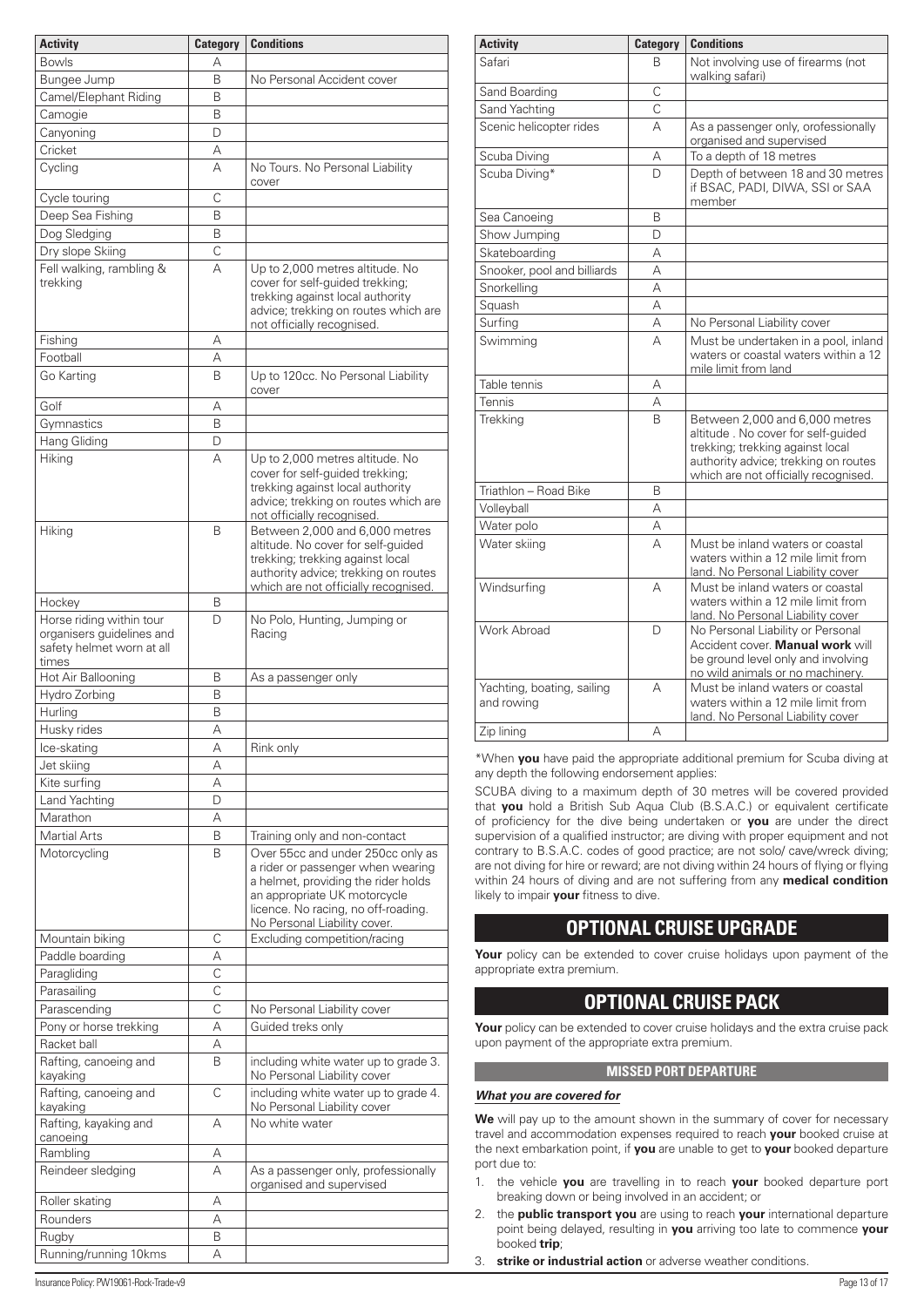#### <span id="page-13-0"></span>**SPECIAL CONDITIONS RELATING TO CLAIMS**

**You** must allow sufficient time for the scheduled **public transport** or other transport to arrive on schedule and to deliver **you** to the departure point.

#### *What you are NOT covered for*

- 1. the **excess** shown in the summary of cover;
- 2. **strike or industrial action** existing or publicly declared by the date this insurance is purchased or the date **your trip** was booked, whichever is the later;
- 3. the accident or breakdown of **your** vehicle unless **you** get confirmation of the delay from the authority who went to the accident or breakdown affecting the car **you** were travelling in;
- 4. breakdown of any vehicle in which **you** are travelling if the vehicle is owned by **you** and has not been serviced properly and maintained in accordance with manufacturer's instructions;
- 5. any claims arising from withdrawal from service temporarily or otherwise of the **public transport** on the orders or recommendation of the Civil Aviation Authority or a Port Authority or similar body in any country;
- 6. additional expenses where the scheduled **public transport** operator has offered alternative travel arrangements;
- 7. additional expenses where **your** planned arrival time at the port is less than 3 hours in advance of the sail departure time if **you** are travelling independently and not part of an integrated cruise package;
- 8. anything mentioned in the General Exclusions.

#### **CABIN CONFINEMENT**

#### *What you are covered for*

**We** will pay up to the amount shown in the summary of cover when **you** are confined to **your** cabin by the ship's medical officer for medical reasons.

#### *What you are NOT covered for*

- 1. any confinement to **your** cabin which has not been confirmed in writing by the ship's medical officer;
- 2. anything mentioned in the General Exclusions.

#### **ITINERARY CHANGE**

#### *What you are covered for*

**We** will pay up to the amount shown in the summary of cover for each missed port in the event of cancellation of a scheduled port visit due to adverse weather or timetable restrictions. This must be confirmed by the cruise operator in writing confirming the reason for the missed port.

#### *What you are NOT covered for*

- 1. the **excess** shown in the summary of cover;
- 2. claims arising from a missed port caused by **strike or industrial action** if it was known at the time that the insurance was purchased or the **trip** was booked;
- 3. **your** ship being unable to put people ashore due to a scheduled tender operation failure;
- 4. any claim if a monetary amount (including on board credit) of compensation has been offered by the ship or tour operator;
- 5. anything mentioned in the General Exclusions.

#### **UNUSED EXCURSIONS**

#### *What you are covered for*

**We** will pay up to the amount shown in the summary of cover for the cost of pre-booked excursions, which **you** were unable to use as a direct result of being confined to **your** cabin by the ship's medical officer for medical reasons.

#### *What you are NOT covered for*

- 1. any confinement to **your** cabin which has not been confirmed in writing by the ship's medical officer;
- 2. **your** failure to attend the excursion as per **your** itinerary;
- 3. any claim if a monetary amount (including on board credit) of compensation has been offered by the ship or tour operator;
- 4. anything mentioned in the General Exclusions.

# **GENERAL CONDITIONS APPLICABLE TO ALL SECTIONS**

- 1. **You** must cooperate with **us** and provide **us** with any documentation or information **we** ask for, to evaluate **your** claim or to seek reimbursement from a third party. **We** will not pay any claim unless **you** cooperate with **us**.
- 2. All receipts must be retained and produced in the event of a claim. **Your** claim may be rejected if receipts are not produced.
- If we require any medical certificates, information, evidence and receipts, these must be obtained by **you** at **your** expense.
- If at the time of any incident giving rise to a claim under this policy there is other insurance covering the same loss, **we** will not pay more than **our**

proportional share apart from a personal accident claim, which will be paid in full.

- 5. In the event of a claim, if **we** require a medical examination **you** must agree to this and in the event of death **we** are entitled to a post mortem examination, both at **our** expense.
- 6. **You** must take steps to recover any lost or stolen article.
- 7. **You** must take steps to avoid or minimise any loss or damage likely to give rise to a claim under this policy. **You** must act as if **you** are not insured.
- We will make every effort to provide all services stated in this document. Remote geographical locations or unforseeable adverse local conditions may affect normal service.
- 9. **We** may at any time pay **our** full liability under this policy after which **we** will have no further liability.
- 10. If any claim is found to be fraudulent in any way this policy will not apply and all claims related or subsequent to the fraud will not be paid.
- 11. Unless some other law is agreed in writing, this policy is governed by English law. If there is a dispute, it will only be dealt with in the courts of England or of the country within the **United Kingdom** in which **your** main residence is situated.

# **GENERAL EXCLUSIONS APPLICABLE TO ALL SECTIONS**

**We** will not pay anything directly or indirectly caused by:

- **your** suicide, deliberately injuring **yourself**, being under the influence of drugs (unless prescribed by a doctor) or alcohol, alcoholism or other alcohol related illnesses, drug addiction, solvent abuse, self-exposure to needless danger (unless **you** are trying to save someone's life);
- 2. **you** climbing on top of, or jumping from a vehicle or jumping from a building or balcony, or sitting, planking, balconing, owling or lying on any external part of any building, or climbing or moving from any external part of any building to another (apart from stairs, ramps or walkways) and falling regardless of the height, unless **your** life is in danger or **you** are attempting to save human life;
- 3. **you** fighting, except in self-defence;
- 4. air travel (other than as a fare-paying passenger on a regular scheduled airline or licenced charter aircraft);
- 5. bankruptcy/liquidation of any tour operator, travel agent or transportation company;
- 6. loss or damage to any property and expense or legal liability directly or indirectly caused by:
	- a) ionising radiations or radioactive contamination from any nuclear fuel or nuclear waste which results in burning of nuclear fuel or;
	- b) the radioactive, toxic, explosive or other dangerous properties of nuclear machinery or any part of it;
- loss or damage arising from war, invasion, acts of foreign enemies, hostilities or warlike operations (whether war be declared or not), civil war, rebellion, revolution, insurrection, civil commotion or uprising, blockade, military or usurped power;
- 8. any **act of terrorism** (this exclusion does not apply to Emergency Medical and Repatriation Expenses or Personal Accident claims);
- 9. **you** riding on a quad bike;
- 10. **you** driving a motor vehicle or riding a motorcycle without an appropriate licence or when not insured under a motor insurance policy or in the case of motorcycling if **you** fail to wear a crash helmet;
- 11. any sports or activities not listed under the sports and activities tables or which **you** have not paid the appropriate premium for;
- 
- 12. **you** using a firearm; 13. winter sports of any kind (unless the appropriate premium has been paid);
- 14. any payment which **you** would normally have made during **your** travels, if nothing had gone wrong (for example, meals);
- 15. **your** travel to a country or specific area or event to which the Travel Advice Unit of the Foreign and Commonwealth Office or the World Health Organisation has advised against all, or all but essential travel;
- 16. claims arising from **your** wilful, deliberate, malicious or unlawful acts;
- 17. a **pre-existing medical condition** not declared to and accepted by **us** in writing;
- 18. **you** driving, or in charge of a vehicle where **your** blood/urine alcohol level is above the legal limit stated in the laws of the country where the incident occurs;
- 19. circumstances which **you** knew about before **you** purchased this insurance or at the time of booking **your trip** (whichever is the earlier) which could result in a claim;
- 20. **your** failure to meet the eligibility criteria under this policy.

# **SECTION B - OPTIONAL GADGET COVER**

**You** can only purchase this upgrade if **you** are resident in the United Kingdom. If **you** have purchased a Single **Trip** policy, Gadget cover is included if **You** have paid the appropriate additional premium for the **Period of insurance** up to a maximum of 90 days.

If **you** have purchased Annual Multi-**trip** policy, **you** are covered when taking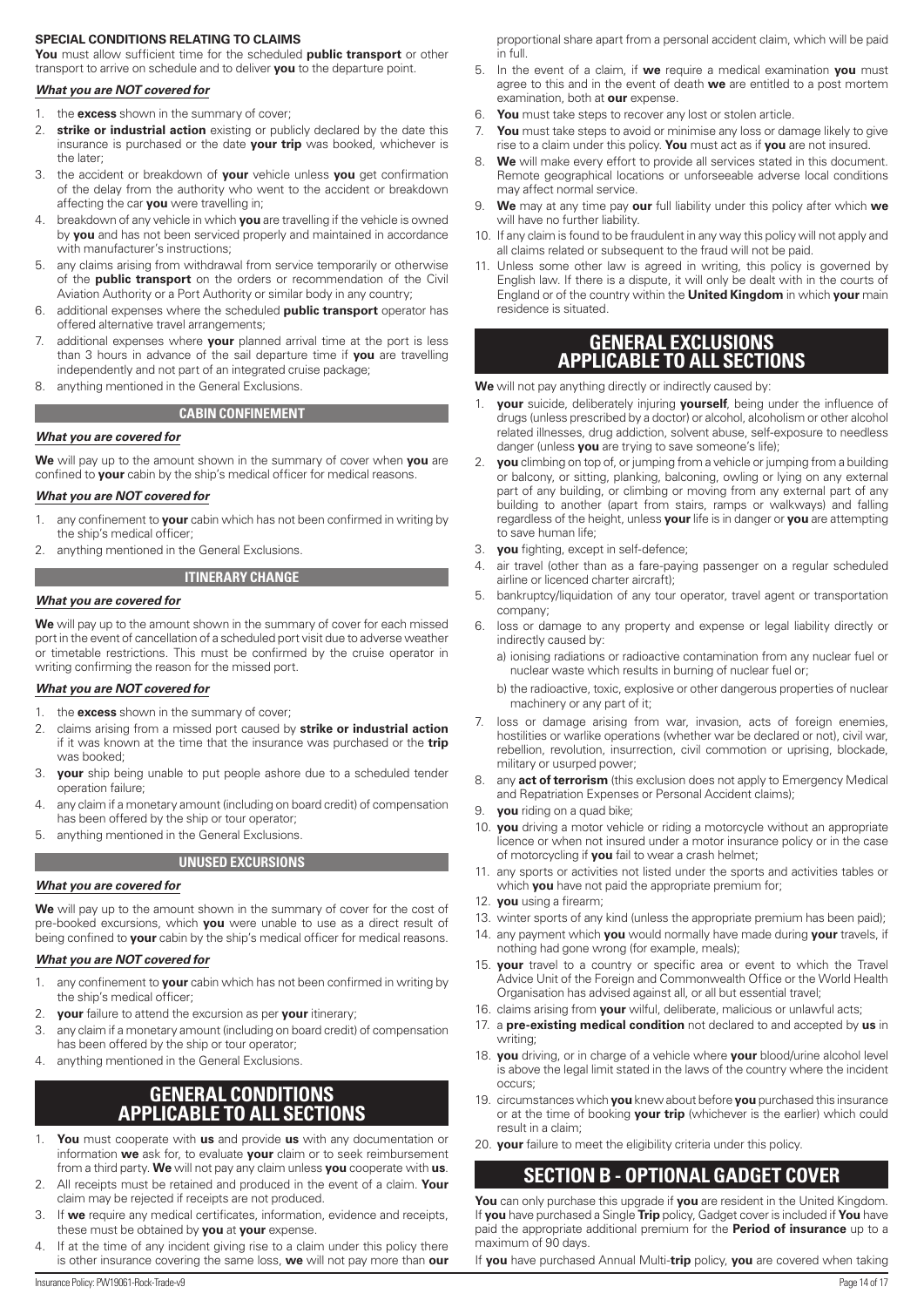<span id="page-14-0"></span>part in **Trip**s for up to 31 days during the **Period of insurance** when **you** have paid the appropriate additional premium. Please note that the **Excess** Waiver upgrade ONLY relates to the travel policy. This cannot be applied to the Gadget insurance upgrade.

# **CERTIFICATION OF COVER**

**Your** policy combined with **your certificate of insurance** certifies that insurance has been effected between **you** and **us**. In return for payment of the premium **we** agree to insure **you** in accordance with the terms and conditions contained in and endorsed on these documents.

#### **INTRODUCTION**

**You** purchased this optional Gadget cover at the same time **you** purchased **your** Travel Insurance Policy. Optional Gadget cover provides cover for **your electronic equipment** against **theft, accidental damage and breakdown**  when **you** are on a **holiday** that is covered by **your** Travel Insurance Policy.

When **you** purchased **your** Gadget Insurance **you** selected the level of cover suitable for **you**. **Your** level of cover will be confirmed in **your** insurance certificate. Please ensure **you** keep **your** insurance certificate together with this policy in a safe place.

# **WHERE AND WHEN COVER APPLIES**

#### **Period of this Policy**

The period of this Policy will be the same as the period of **your** Travel Insurance Policy and is shown in **your** insurance certificate.

#### **Operative time and geographical area**

The protection under **your** Gadget Insurance starts and ends at the same time and applies in the same geographical areas as **your** Travel Insurance Policy and only when **you** are on a **holiday**.

**You** must:

1. Notify Trent - Services (Administration) Ltd as soon as possible after any incident likely to result in a claim under this insurance ;

Trent - Services (Administration) Ltd, Trent House, Love Lane, Cirencester, Gloucestershire GL7 1XD Telephone: 01285 626020 Email: [claims@trent-services.co.uk](mailto:claims@trent-services.co.uk) Fax: 01285 626031

- 2. Report the **theft** of **your** mobile phone within 12 hours of discovery of the occurrence of the **theft**, to **your** airtime provider and instruct them to blacklist **your** handset;
- 3. Report the **theft** of **your electronic equipment** to the police within 24 hours of discovery and obtain a crime reference number in relation to the **theft** of the item.
- 4. If **we** replace **your electronic equipment** the ownership of the damaged or lost item is transferred to **us** once **you** have received the Replacement Item **we** have supplied. If the **electronic equipment you** have claimed for is returned or found **you** must notify **us** and send it to **us** if **we** ask **you** to do so.

Before **your** claim can be approved, **you** must pay the **excess**. The **excess** for a laptop, iPhone, smart phone or tablet is £50; for all other items, please refer to the **excess** in the Summary of Cover table.

If the above terms are not adhered to, then **your** claim may not be paid or paid in full.

#### **DEFINITIONS**

The following words shall have the meanings given below wherever they appear in bold:

**Accessories**: Chargers, carrying cases, headphones and hands-free mounting kits, USB cables but excluding a SIM Card that were supplied with **your electronic equipment**.

**Accidental Damage**: The unintentional and unforeseen failure, breakage or destruction of **your electronic equipment**, with visible evidence of an external force being applied and which results in the **electronic equipment** being unusable.

**Breakdown**: The failure of any electrical or mechanical component in **your electronic equipment** due to a sudden and unforeseen fault, which causes **your electronic equipment** to stop working in the way the manufacturer intended and which requires repair or replacement before the **electronic equipment** can be used again.

**Commencement Date**: The date **your** cover begins with **us**, as detailed in **your** insurance certificate.

**Computer Virus:** Means a set of corrupting, harmful or otherwise unauthorised instructions or code including a set of maliciously introduced unauthorised instructions or code, programmatic or otherwise, that propagate themselves through a computer system or network of whatsoever nature. Computer virus includes but is not limited to 'Trojan Horses', 'worms' and 'time or logic bombs'.

**Cosmetic Damage**: Any damage which is non-structural, including but not

limited to scratches, dents and marks, which does not affect the usage of the **electronic equipment**.

**Electronic Data:** Means facts, concepts and information converted to a form useable for communications, interpretation or processing by electronic and electromechanical data processing or electronically controlled equipment and includes programmes, software and other coded instructions for the processing and manipulation of data or the direction and manipulation of such equipment.

**Electronic Equipment:** The item or items purchased and owned by **you**, as new and in full working order, from a UK VAT registered company and for which **you** hold **proof of purchase**, and that is insured by **us** as detailed in **your** insurance certificate.

**End date:** The date that all cover under **your** policy will cease being the date on **your** insurance certificate. or the date **you** return **home**.

**Excess:** The amount **you** will be required to pay towards each claim **you** make under this policy.

**Holiday:** A journey which commences when **you** leave **your home** for an overseas destination and ends when **you** return **home**. This must not exceed the maximum duration for an individual trip as shown on **your** insurance certificate.

**Home: Your** usual place of residence in the **UK**, Channel Islands or Isle of Man. **Immediate Family: Your** husband, wife, civil partner, partner, children or parents, who permanently live in **your home**.

**Period of Insurance:** The period of time between the **commencement date** and the **end date** which is shown on **your** insurance certificate and that the policy will be in force for. Cover under this policy only applies when **you** are on **your holiday**.

**Proof of Purchase:** An original receipt and any other documentation required to prove **your electronic equipment** was purchased from a **UK** VAT registered company and that it is owned by **you** - including the date of purchase, make, model, serial and IMEI number of **your electronic equipment**, where applicable.

**Replacement Item(s):** An identical item of **electronic equipment** of the same age and condition. or if not available, one of comparable specification or the equivalent value taking into account the age and condition of the original item of **electronic equipment**. **Replacement items** will only be delivered to a **UK** address of **your** choice **you** will need to arrange onward shipment to **your** destination choice.

**Terrorism:** Any act including but not limited to the use, or threat, of violence or force by any person or organisation involving, causing or threatening harm or putting the public or any section of the public in fear if it is likely that the purpose is of a political, religious, ideological (of an intellectual or rational nature) or similar nature.

**Theft:** The unauthorised dishonest appropriation or attempted appropriation of the insured **electronic equipment**, by another person with the intention of permanently depriving **you** of it.

**UK:** England, Scotland, Wales and Northern Ireland.

**Unattended:** Not visible to **you** and not within **your** arms' length reach. **We** will not pay any claims for property left **unattended** in publicly accessible places. **you** must act as though **you** are not insured.

**Unauthorised Calls, Texts or Data Use:** Any calls, texts or data use made from **your electronic equipment** after the time that it was stolen, to the time that it was blacklisted by **your** airtime provider.

**We, Us, Our, Insurer:** UK General Insurance Ltd on behalf of Great Lakes Insurance SE.

**You, Your:** The insured person, who owns the specified **electronic equipment** as stated on **your** insurance certificate.

#### *What is covered:*

In return for **your** premium payment **we** will insure **yourelectronic equipment** for the **period of insurance** as stated on **your** insurance certificate, subject to the terms and conditions in this document and any variations and amendments which have been confirmed in writing by **us**. Please read **your** policy carefully to ensure **you** understand the cover **we** are providing **you** and that **you** comply with **our** terms and conditions.

#### **BASIS OF COVER**

#### A. Accidental Damage

**We** will pay up to the amount shown in the Summary of Cover table for the costs of repairing **your electronic equipment** as a result of **accidental damage**. If **we** are unable to economically repair **your electronic equipment** then, at **our** discretion, a Replacement Item will be provided by **us**.

In addition to claims excluded under the "What is Not Covered" section, **we** will not pay for **accidental damage** caused by:

- 1. deliberate damage or neglect of the **electronic equipment**;
- 2. failure on **your** part to follow the manufacturer's instructions;
- 3. inspection, maintenance, routine servicing or cleaning.

B. Theft

**We** will pay up to the amount shown in the Summary of Cover table to replace **your electronic equipment** with a Replacement Item if it is stolen. Where only part or parts of **your electronic equipment** have been stolen, **we** will only replace for that part or parts.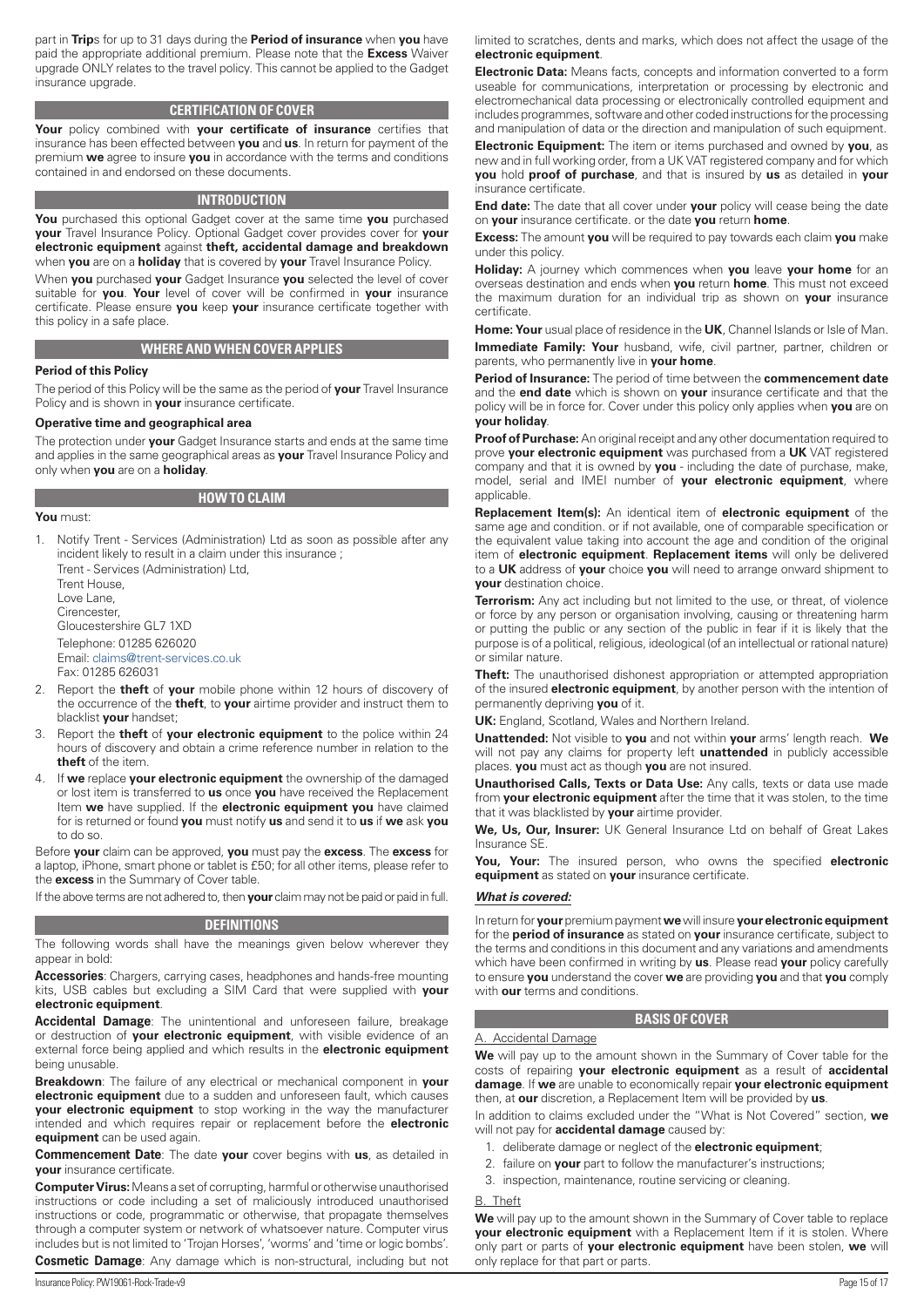In addition to claims excluded under the "What is Not Covered" section, **we** will not pay for **theft**:

- 1. where the **theft** has occurred from any motor vehicle where **you** or someone acting on **your** behalf is not in the vehicle, unless the **electronic equipment** has been concealed in a locked boot, locked glove compartment or other locked internal compartment and all the vehicle's windows and doors were closed and locked and all security systems had been activated;
- 2. from any premises, building, land or vehicle unless force, resulting in damage to the building, premises or vehicle was used to gain entry or exit;
- 3. where the **electronic equipment** has been removed from **your** control or the control of a member of **your immediate family** unless it was not left **unattended**;
- 4. where the **electronic equipment** has been left **unattended** when it is away from **your home**;
- 5. where all precautions have not been taken.
- 6. If **you** do not report the **theft** of **your electronic equipment** to the Police within 48 hours of discovering it and do not obtain a written policy report. C. Breakdown

If a **breakdown** of **your electronic equipment** occurs outside of the

manufacturer's guarantee or warranty period **we** will pay up to the amount shown in the Summary of Cover table for the repair costs. If **we** are unable to economically repair **your electronic equipment** then, at **our** discretion, a Replacement Item will be provided by **us**.

**We** will not pay for any **breakdown** claims excluded under the "What is Not Covered" section.

# D. Liquid Damage

**We** will pay up to the amount shown in the Summary of Cover table to repair or provide a Replacement Item for **your electronic equipment** if it is damaged as a result of accidentally coming into contact with any liquid.

**We** will not pay for any liquid damage claims excluded under the "What is Not Covered" section.

E. Unauthorised Calls, Texts or Data Use

Where **your** item of **electronic equipment** is a device where **you** are charged for Unauthorised Calls, Texts or Data Use and it is lost or stolen, **we** will refund the cost of any calls, texts or data used after the time it was lost or stolen to the time it was blacklisted by **your** airtime provider. This is subject to **you** providing an itemised bill. The maximum **we** will pay for any one occurrence is £100.

In addition to claims excluded under the "What is Not Covered" section, **we** will not pay for:

1. any Unauthorised Calls, Texts or Data Use where the **theft** has not been reported to **your** airtime provider within 12 hours of the **theft** occurring.

# **REPLACEMENT CONDITION**

Where **we** are able to provide a replacement, this is not on a 'new for old' basis. Cover is limited to one replacement per **period of insurance** per item, up to the amount specified in **your** insurance certificate. If **your electronic equipment** cannot be replaced with an identical item of **electronic equipment** of the same age and condition, **we** will replace it with one of comparable specification or the equivalent value taking into account the age and condition of the original item of **electronic equipment** subject to the following depreciation scale:

- 10% over two years old and less than three years old
- 20% over three years old and less than four years old
- 30% over four years old and less than five years old
- 40% over five years old and less than six years old.

# *What is not covered:*

- 1. Repairs or any other costs for:
- a) cleaning, inspection, routine servicing or maintenance;
- b) Loss or damage arising from a manufacturer's defect or recall of the **electronic equipment**;
- c) replacement of or adjustment to fittings, control knobs or buttons, batteries or aerials;
- d) any repairs carried out without prior authorisation from **us**;
- e) wear and tear to the **electronic equipment** and/or gradual deterioration of performance;
- f) **Cosmetic damage**.
- 2. Any claim if the serial number, IMEI (international mobile equipment identity) or simgate has been tampered with in any way.
- 3. Any claim made, or any event causing the need for a claim to be made, which occurred prior to the **commencement date** of the **period of insurance**.
- 4. Any claim for a mobile phone or iPhone which has not been used for its core purpose since the inception of **your** policy, or since it was added to **your** policy, as verified by **your** airtime provider.
- 5. Any claim arising whilst **you** are not on **holiday**.
- 6. Any repair or replacement if a SIM card registered to **you** was not in the insured mobile phone or **electronic equipment** at the time of the **accidental damage**, **theft**, **breakdown**, or liquid damage.
- 7. Any expense incurred arising from not being able to use the **electronic equipment**, or any costs other than the repair or replacement costs of the **electronic equipment**.
- 8. **Accidental damage**, **theft**, **breakdown** or liquid damage to **accessories** of any kind.
- 9. Any **breakdown** arising from the failure of any electrical or computer equipment, software, micro-controller, microchip, Accessories or associated equipment to correctly recognise and process any calendar date or time.
- 10. Reconnection costs or subscription fees of any kind.
- 11. Costs arising from the replacement of any personalised ring tones, graphics, downloaded material or software.
- 12. Items purchased from an on-line auction site unless from a **UK** VAT registered company.
- 13. Any costs for loss or damage to information or data or software contained in or stored on the **electronic equipment** whether arising as a result of a claim paid by this insurance or otherwise.
- 14. Any other costs that arise directly or indirectly from the event which led to **your** claim unless specifically stated in this policy.
- 15. Liability of whatsoever nature arising from ownership or use of the **electronic equipment**, including any illness or injury resulting from it.
- 16. Value Added Tax (VAT) where **you** are registered with HM Revenue & Customs for VAT.
- 17. Claims arising from **terrorism**, war, invasion, acts of foreign enemies, hostilities whether war is declared or not, civil war, rebellion, revolution, insurrection, military or usurped power, confiscation, nationalism or requisition or destruction or damage to property by or under the order of any government or public or legal authority.
- 18. Claims arising from damage or destruction caused by, contributed to or arising from (i) ionizing radiation or contamination by radioactivity from any nuclear fuel or from any nuclear waste from the combustion of nuclear fuel; or (ii) the radioactive, toxic, explosive or other hazardous properties of any explosive nuclear assembly or component thereof.
- 19. Claims arising from damage or destruction directly occasioned by pressure waves caused by aircraft or other aerial devices travelling at sonic or supersonic speeds.
- 20. Claims for any **electronic equipment** used in connection with **your** profession or trade.
- 21. Any **electronic equipment** more specifically insured elsewhere.
- 22. Any claim if **you** are travelling to a country where the Foreign and Commonwealth Office (FCO) have advised against all but essential travel. You can check the FCO travel advice at [www.fco.gov.uk](http://www.fco.gov.uk).
- 23. This policy does not insure loss, damage, destruction, distortion, erasure, corruption or alteration of **electronic data** from any cause whatsoever (including but not limited to **computer virus**) or loss of use, reduction in functionality, cost, expense of whatsoever nature resulting therefrom, regardless of any other cause or event contributing concurrently or in any other sequence to the loss.
- 24. However, in the event that a peril listed below results from any of the matters described in paragraph (23) above, this policy, subject to all its terms, conditions and exclusions, will cover physical damage occurring during the policy period to property insured by this policy directly caused by such listed peril. Listed Perils - Fire, Explosion.

# **POLICY CONDITIONS AND LIMITATIONS**

- 1. Cover is limited to one claim per insured peril (Sections A, B, C, D and E) during any single **period of insurance**. Cover is limited to one replacement per **period of insurance** per item, up to the amount specified in the Summary of Cover table.
- 2. Unless some other law is agreed in writing, this policy is governed by English law. If there is a dispute, it will only be dealt with in the courts of England or of the country within the United Kingdom in which **your** main residence is situated.
- 3. This insurance only covers **electronic equipment** purchased in the **UK**, the Isle of Man and the Channel Islands. Cover includes the use of the **electronic equipment** for the period and destination shown on **your** insurance certificate. Any repairs or replacements must be carried out in the **UK** by repairers or retailers approved by **us**.
- 4. The **electronic equipment** must be less than 6 years old (except for laptops which must be less than 15 months old) at the **commencement date** of the insurance, with valid **proof of purchase**. All items must have been purchased as new from a VAT registered company and must be in full working order at the **commencement date** of this policy.
- 5. **You** are required by the provisions of the Consumer Insurance (Disclosure and Representations) Act to: take care to supply accurate and complete answers to all the questions **we** or Rock Insurance Services may ask as part of **your** application for cover under the policy; to make sure that all information supplied as part of **your** application for cover is true and correct and; to tell **us** of any changes to the answers **you** have given as soon as possible. Failure to provide answers in line with the requirement of the act may mean that **your** policy is invalid and that it does not operate in the event of a claim.
- 6. **You** must provide **us** with any receipts, **proof of purchase** or documents to support **your** claim as requested. All **proof of purchase** must include the make and model of the **electronic equipment** and must be in **your** name. If **we** do not receive the documents **we** have requested from **you** or